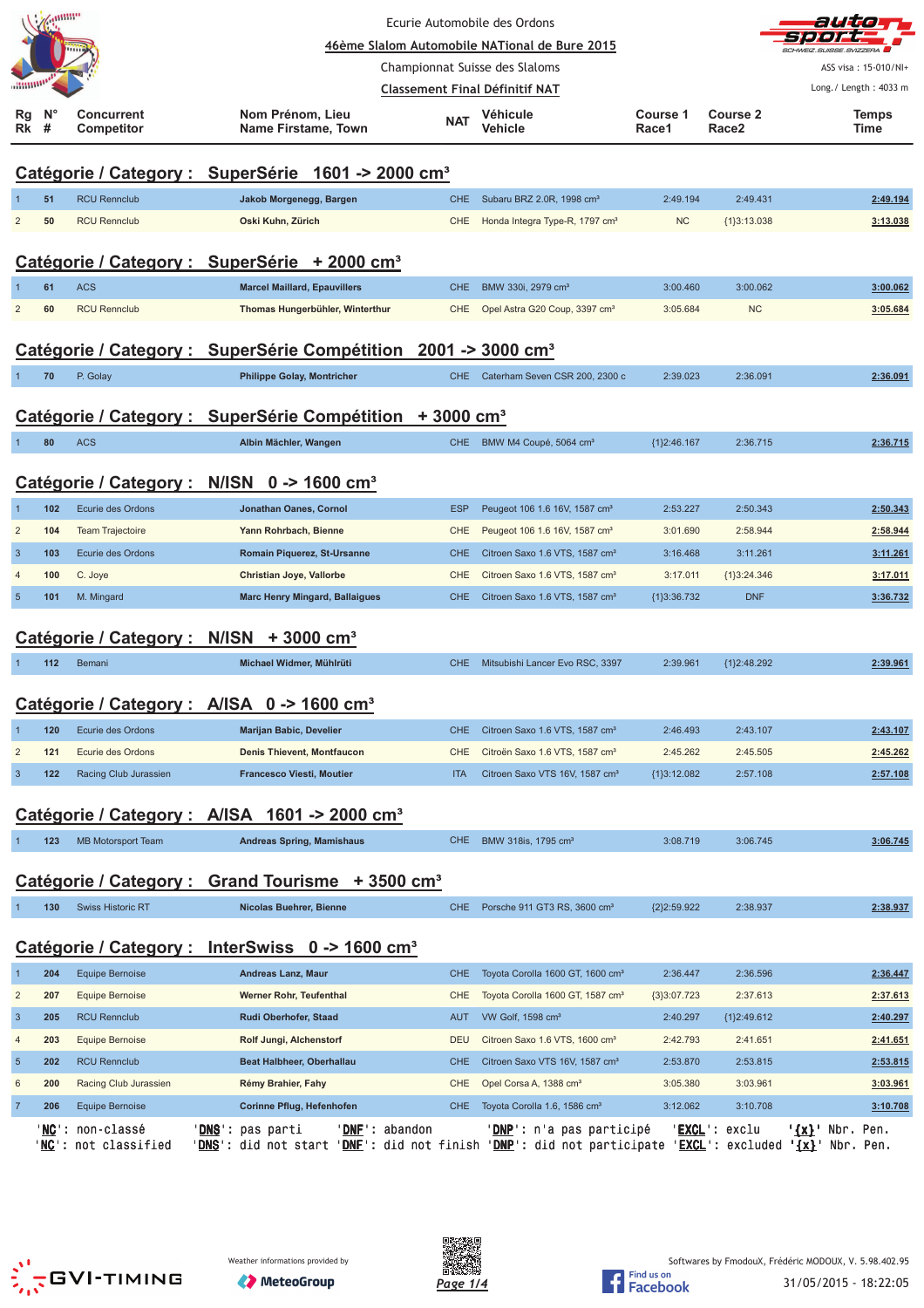| $Z$ annum<br><b>HITTING</b> |                  |                          | Ecurie Automobile des Ordons<br>46ème Slalom Automobile NATional de Bure 2015 |            |                                   |                   |                   | auto<br>-SDOFF<br>SCHWEIZ.SUISSE.SVIZZERA                    |
|-----------------------------|------------------|--------------------------|-------------------------------------------------------------------------------|------------|-----------------------------------|-------------------|-------------------|--------------------------------------------------------------|
|                             |                  |                          | Championnat Suisse des Slaloms                                                |            |                                   |                   |                   | ASS visa: 15-010/NI+                                         |
| <b><i><u>HUND</u></i></b>   |                  |                          | <b>Classement Final Définitif NAT</b>                                         |            | Long./ Length: 4033 m             |                   |                   |                                                              |
| Rg<br>Rk                    | $N^{\circ}$<br># | Concurrent<br>Competitor | Nom Prénom, Lieu<br>Name Firstame, Town                                       | <b>NAT</b> | Véhicule<br>Vehicle               | Course 1<br>Race1 | Course 2<br>Race2 | <b>Temps</b><br>Time                                         |
|                             | 201              | Ecurie des Ordons        | <b>Sylvain Chariatte, Mormont</b>                                             | CHE.       | VW Golf, 1598 cm <sup>3</sup>     | <b>DNP</b>        | <b>DNP</b>        | $\sigma_{\rm c}^2$ and $\sigma_{\rm c}$ and $\sigma_{\rm c}$ |
|                             | 208              | MST - Zentralschweiz     | Ruedi Schmid, Brittnau                                                        | CHE.       | VW Golf GTI, 1588 cm <sup>3</sup> | <b>DNP</b>        | <b>DNP</b>        | <u> 2000 - 200</u>                                           |

### **Catégorie / Category : InterSwiss 1601 -> 2000 cm³**

|                | 224 | <b>RCU Rennclub</b> | Jürg Ochsner, Oberhallau       | CHE.       | Opel Kadett C, 1998 cm <sup>3</sup>          | 2:34.804      | 2:33.545    | 2:33.545           |
|----------------|-----|---------------------|--------------------------------|------------|----------------------------------------------|---------------|-------------|--------------------|
| 2              | 220 | Sägesser Motorsport | <b>Rolf Burri, Ruswil</b>      | CHE.       | Opel Kadett C, 1998 cm <sup>3</sup>          | 2:43.281      | 2:41.884    | 2:41.884           |
| $\overline{3}$ | 223 | Sägesser Motorsport | <b>Marco Meier, Arni</b>       | <b>CHE</b> | Honda Civic Type R 2.0, 1998 cm <sup>3</sup> | 2:44.257      | 2:44.647    | 2:44.257           |
| $\overline{4}$ | 225 | MB Motorsport Team  | Thomas Ruesch, Kölliken        | <b>CHE</b> | Renault Clio Coupe, 2000 cm <sup>3</sup>     | 2:46.322      | 2:44.550    | 2:44.550           |
| $5^{\circ}$    | 227 | Ecurie des Ordons   | <b>Patrick Vallat, Bure</b>    | <b>CHE</b> | VW Golf 16 S, 1998 cm <sup>3</sup>           | ${1}2:48.897$ | {1}2:49.562 | 2:48.897           |
| 6              | 221 | Y. Clénin           | Yannick Clénin, Inkwil         | <b>CHE</b> | Renault Clio 2.0 16V, 1998 cm <sup>3</sup>   | 2:54.052      | 2:51.386    | 2:51.386           |
| $\overline{7}$ | 222 | <b>RCU Rennclub</b> | Daniel Holenstein, Pfäffikon   | <b>CHE</b> | Opel Kadett E GSI 16, 1997 cm <sup>3</sup>   | 3:13.573      | 3:07.653    | 3:07.653           |
|                | 226 | <b>RCU Rennclub</b> | Sven Sattler, Mettmenstetten   | <b>CHE</b> | Renault Clio 2.0 16V, 1998 cm <sup>3</sup>   | <b>DNP</b>    | <b>DNP</b>  | <u>simens</u>      |
|                | 228 | <b>RCU Rennclub</b> | Markus Wachter, St. Margrethen | <b>AUT</b> | Renault Clio Sport, 1998 cm <sup>3</sup>     | <b>DNP</b>    | <b>DNP</b>  | <u> 1919 - 191</u> |

### **Catégorie / Category : InterSwiss 2001 -> 3000 cm³**

| 243 | ACFL Sport Team Li. | Bruno Sawatzki, Frümsen      | CHE Opel Ascona B, 2020 cm <sup>3</sup>   | 2:38.516 | 2:36.823 | 2:36.823 |
|-----|---------------------|------------------------------|-------------------------------------------|----------|----------|----------|
| 240 | Autersa Racing Team | Daniel Aeschlimann, Seftigen | CHE Opel Kadett C, 2486 cm <sup>3</sup>   | 2:39.826 | 2:38.171 | 2:38.171 |
| 241 | ACFL Sport Team Li. | <b>Harry Eberle, Buchs</b>   | CHE Opel Kadett - C, 2486 cm <sup>3</sup> | 2:38.638 | 2:38.773 | 2:38.638 |
| 242 | Racing Team Zäziwil | Christian Knaus, Fahrni      | CHE Opel Kadett C, 2400 cm <sup>3</sup>   | 2:47.399 | 2:46.983 | 2:46.983 |

### **Catégorie / Category : InterSwiss + 3000 cm³**

|  | <b>250</b> Porsche Sports Cup Suisse | Alexandre Comby, La Chaux-de-Fonds |  | CHE Porsche 930 Turbo, 4774 cm <sup>3</sup> | 2:48.285 | 2:52.568 | 2:48.285 |
|--|--------------------------------------|------------------------------------|--|---------------------------------------------|----------|----------|----------|
|--|--------------------------------------|------------------------------------|--|---------------------------------------------|----------|----------|----------|

### **Catégorie / Category : E1 0 -> 1600 cm³**

|                | 302 | MB Motorsport Team   | Martin Bürki, Uetendorf           | CHE. | VW Polo Classic, 1595 cm <sup>3</sup>         | 2:33.251   | 2:29.669   | 2:29.669 |
|----------------|-----|----------------------|-----------------------------------|------|-----------------------------------------------|------------|------------|----------|
|                | 301 | MST - Zentralschweiz | Stephan Burri, Koppigen           | CHE. | VW Polo, $1600 \text{ cm}^3$                  | 2:38.003   | 2:38.687   | 2:38.003 |
| 3              | 305 | MB Motorsport Team   | <b>Beat Rohr, Oberhofen</b>       | CHE. | AUDI 50, 1398 cm <sup>3</sup>                 | 2:42.958   | 2:42.040   | 2:42.040 |
| $\overline{4}$ | 303 | Sägesser Motorsport  | <b>Marcel Eberhart, Uetendorf</b> |      | CHE Opel Corsa B 16 GSi, 1597 cm <sup>3</sup> | 3:11.365   | 3:10.490   | 3:10.490 |
|                | 300 | Equipe Bernoise      | <b>Marc Buchser, Reitnau</b>      | CHE. | VW Polo, $1390 \text{ cm}^3$                  | <b>DNP</b> | <b>DNP</b> | استنت    |

## **Catégorie / Category : E1 1601 -> 2000 cm³**

|                 | 320    | <b>Equipe Bernoise</b>                      | Danny Krieg, Altendorf                                                                              | CHE.       | Audi A4, 1984 cm <sup>3</sup>                                       | 2:32.415           | 2:31.973          |                                                  | 2:31.973 |
|-----------------|--------|---------------------------------------------|-----------------------------------------------------------------------------------------------------|------------|---------------------------------------------------------------------|--------------------|-------------------|--------------------------------------------------|----------|
| $\overline{2}$  | 321    | <b>RCU Rennclub</b>                         | Peter Niederer, Güttingen                                                                           | <b>CHE</b> | Opel Kadett C, 1998 cm <sup>3</sup>                                 | 2:32.678           | 2:33.089          |                                                  | 2:32.678 |
| $\overline{3}$  | 319    | <b>Rickli Motorsport</b>                    | Daniel Kammer, Latterbach                                                                           | <b>CHE</b> | Honda Civic Type R 2.0, 1998 cm <sup>3</sup>                        | 2:33.679           | 2:32.905          |                                                  | 2:32.905 |
| $\overline{4}$  | 327    | <b>RCU Rennclub</b>                         | Manuel Santonastaso, Müllheim                                                                       | <b>CHE</b> | BMW 320i, 1998 cm <sup>3</sup>                                      | 2:36.164           | 2:34.774          |                                                  | 2:34.774 |
| $5\phantom{.0}$ | 315    | <b>ACS</b>                                  | <b>Patrick Flammer, Glarus</b>                                                                      | <b>CHE</b> | Suzuki Swift Sport 1.6, 1998 cm <sup>3</sup>                        | 2:38.531           | 2:36.043          |                                                  | 2:36.043 |
| 6               | 322    | Ecurie des Ordons                           | Jeremy Noirat, Fontenais                                                                            | <b>CHE</b> | VW Golf GTI 16V, 1995 cm <sup>3</sup>                               | 2:36.489           | ${1}2:46.604$     |                                                  | 2:36.489 |
| $\overline{7}$  | 313    | Squadra Corse Quad.                         | Christian Darani, Lavorgo                                                                           | CHE.       | Fiat X 1/9, 2000 cm <sup>3</sup>                                    | 2:37.909           | ${1}2:48.821$     |                                                  | 2:37.909 |
| 8               | 310    | <b>ACS</b>                                  | <b>Thierry Barraud, Rochefort</b>                                                                   | <b>CHE</b> | Renault Clio 2.0 16V, 1998 cm <sup>3</sup>                          | 2:41.011           | 2:39.279          |                                                  | 2:39.279 |
| 9               | 314    | Ecurie des Ordons                           | <b>Benoit Farine, Boécourt</b>                                                                      | <b>CHE</b> | Renault Clio RS EVO, 1998 cm <sup>3</sup>                           | 2:44.176           | 2:44.997          |                                                  | 2:44.176 |
| 10              | 329    | Autersa Racing Team                         | <b>Daniel Wittwer, Forst</b>                                                                        | <b>CHE</b> | VW Golf 16v, 1986 cm <sup>3</sup>                                   | ${1}2:44.463$      | <b>DNF</b>        |                                                  | 2:44.463 |
| 11              | 316    | Racing Club Airbag                          | Mike Günthart, Dielsdorf                                                                            | <b>CHE</b> | Renault 5, 1998 cm <sup>3</sup>                                     | 2:45.122           | <b>DNF</b>        |                                                  | 2:45.122 |
| 12              | 317    | S. Jaquemet                                 | Stéphane Jaquemet, St-Cierges                                                                       | <b>CHE</b> | Renault Clio RS Cup, 1998 cm <sup>3</sup>                           | 2:46.325           | 2:46.642          |                                                  | 2:46.325 |
| 13              | 311    | Ecurie des Ordons                           | Gaetan Biaggi, Coeuve                                                                               | <b>CHE</b> | VW Golf, 1984 cm <sup>3</sup>                                       | ${2}3:09.096$      | 2:47.550          |                                                  | 2:47.550 |
|                 | ' NC ' | ' <b>NC</b> ': non-classé<br>not classified | ' DNF<br>DNS': pas parti<br>abandon<br>-11<br>' DNF '<br>DNS': did not start<br>: did<br>not finish |            | ' <b>DNP</b> ': n'a pas participé<br>'DNP' :<br>did not participate | 'EXCL' :<br>EXCL : | exclu<br>excluded | Nbr. Pen.<br>$'$ $\{x\}$<br>$\{x\}$<br>Nbr. Pen. |          |





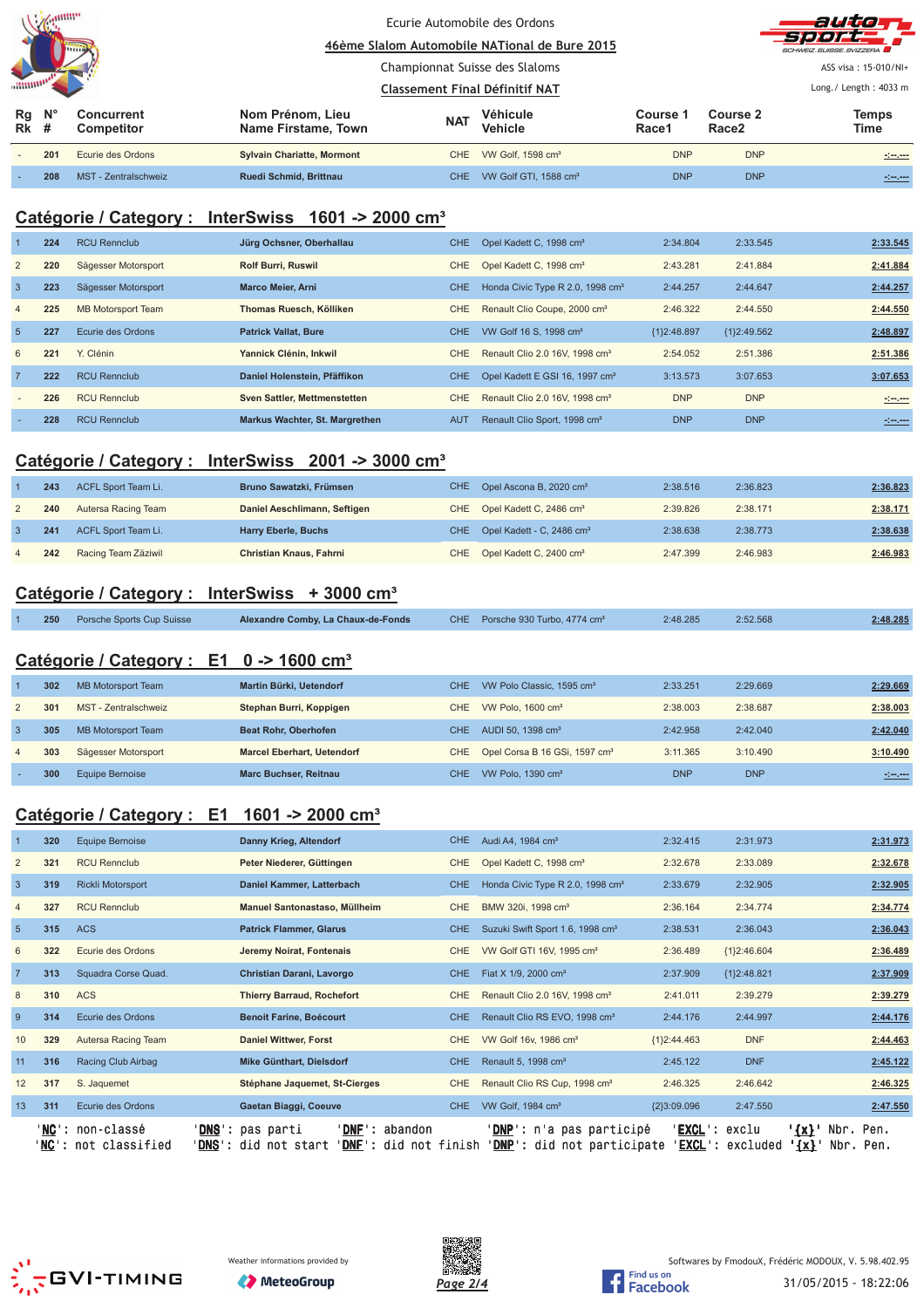

### Ecurie Automobile des Ordons

**<u>A6ème Slalom Automobile NATional de Bure 2015</u>** Championnat Suisse des Slaloms



ASS visa: 15-010/NI+

#### **Classement Final Définitif NAT** Long./ Length: 4033 m **Rg Rk N° # Concurrent Competitor Nom Prénom, Lieu Name Firstame, Town Véhicule Vehicle Course 1 Race1 Course 2 Race2 Temps NAT Vehicle The Course Figure 2 The Vehicle The Race 2 Time** 14 **312** A. Bombardier **Alain Bombardier, Orbe** CHE Renault Clio Coupe, 1998 cm³ 2:54.057 2:49.702 **2:49.702** 15 **328** Squadra Corse Quad. **Emanuele Tognacca, Brione** CHE VW Golf, 1984 cm<sup>3</sup> 2:51.077 2:52.065 2:51.077 2:52.065 16 **326** W. Rupp **Walter Rupp, Frauenfeld** CHE Opel Kadett D-1.8 E, 2000 cm<sup>3</sup> 2:57.776 2:59.527 2:57.776 2:57.776 17 **325** M. Randin **Michel Randin, Mervelier** CHE Renault Clio Coupe, 1998 cm³ 3:06.304 {1}3:12.231 **3:06.304** 18 **318** M. Joye **Michel-Roland Joye, Vallorbe** CHE Opel Kadett E GSI 16, 1997 cm³ 3:10.327 3:10.025 **3:10.025** - **330** H. Gfeller **Heinz Gfeller, Noflen** CHE Renault Clio 2.0 16V, 1998 cm³ DNP DNP **-:--.---**

## **Catégorie / Category : E1 2001 -> 3000 cm³**

|                | 347 | Autersa Racing Team       | Martin Bürki, Heimenschwand             | CHE.       | BMW ActiveHybrid 3, 2979 cm <sup>3</sup>  | 2:34.053      | 2:31.527      | 2:31.527 |
|----------------|-----|---------------------------|-----------------------------------------|------------|-------------------------------------------|---------------|---------------|----------|
| $\overline{2}$ | 340 | Equipe Bernoise           | Martin Betschen, Wängi                  | <b>CHE</b> | Opel Kadett C, 2499 cm <sup>3</sup>       | 2:39.624      | 2:40.588      | 2:39.624 |
| $\overline{3}$ | 349 | Ecurie des Ordons         | <b>Bertrand Favre, Courfaivre</b>       | CHE.       | BMW 325 i E30, 2990 cm <sup>3</sup>       | ${1}2:48.652$ | 2:41.919      | 2:41.919 |
| 4              | 346 | <b>Ecurie Basilisk</b>    | Daniel Weyeneth, Reinach                | CHE        | Renault 5 Turbo, 2375 cm <sup>3</sup>     | 2:50.692      | 2:47.994      | 2:47.994 |
| $5\phantom{1}$ | 342 | R-Performance-Switzerland | René Köchli, Cham                       | CHE        | Honda Civic 1.6 VTI, 2596 cm <sup>3</sup> | <b>NC</b>     | 2:49.108      | 2:49.108 |
| 6              | 348 | Ecurie des Ordons         | <b>Nicolas Cattin, Cornol</b>           | <b>CHE</b> | BMW 325 i, 2989 cm <sup>3</sup>           | 2:51.172      | 2:49.748      | 2:49.748 |
| $\overline{7}$ | 344 | Squadra Corse Quad.       | <b>Mattia Stacchi, Claro</b>            | CHE.       | BMW M3, 2493 cm <sup>3</sup>              | ${1}2:52.128$ | <b>NC</b>     | 2:52.128 |
| 8              | 351 | <b>ACS</b>                | <b>Patrick Rohrbach, Les Reussilles</b> | <b>CHE</b> | BMW 325 e, 2990 cm <sup>3</sup>           | 2:54.646      | 2:54.703      | 2:54.646 |
| 9              | 343 | <b>ACS</b>                | <b>Marcel Liechti, Savagnier</b>        | CHE.       | Opel Ascona B, 2460 cm <sup>3</sup>       | 2:55.949      | 2:57.075      | 2:55.949 |
| 10             | 350 | Racing Club Airbag        | Mario Leupi, Emmenbrücke                | CHE        | BMW 328i Coupé, 2792 cm <sup>3</sup>      | <b>NC</b>     | 3:00.989      | 3:00.989 |
| 11             | 345 | Ecurie des Ordons         | Yvan Wenger, Moutier                    | CHE        | BMW 325 i E30, 2475 cm <sup>3</sup>       | 3:06.974      | 3:05.673      | 3:05.673 |
| 12             | 341 | <b>ACS</b>                | Beat Kunz, Frutigen                     | CHE        | BMW 325i Coupé, 2493 cm <sup>3</sup>      | ${1}3:08.828$ | ${1}3:09.737$ | 3:08.828 |

## **Catégorie / Category : E1 + 3000 cm³**

|                | 367 | Bemani                    | <b>Hermann Bollhalder, Wattwill</b> | CHE.       | Opel Speedster 22, 3737 cm <sup>3</sup>     | 2:36.203      | 2:36.981      | 2:36.203     |
|----------------|-----|---------------------------|-------------------------------------|------------|---------------------------------------------|---------------|---------------|--------------|
| $\overline{2}$ | 369 | Ecurie Biennoise          | <b>Sandro Morros, Sutz</b>          | CHE.       | Porsche 911 GT3, 3600 cm <sup>3</sup>       | ${12:45.410}$ | 2:36.811      | 2:36.811     |
| $\overline{3}$ | 360 | <b>ACS</b>                | Juerg Beiner, Landquart             | CHE.       | BMW M3, 3200 cm <sup>3</sup>                | 2:40.157      | 2:38.398      | 2:38.398     |
| $\overline{4}$ | 368 | <b>Stadler Motorsport</b> | Paul Büetiger, Lohn                 | CHE.       | Porsche 911 GT3, 3600 cm <sup>3</sup>       | 2:39.681      | 2:40.087      | 2:39.681     |
| -5             | 364 | Ecurie des Ordons         | Sébastien Mattioni, Courrendlin     | <b>CHE</b> | Mazda 323 Turbo 4WD, 3126 cm <sup>3</sup>   | <b>DNS</b>    | 2:44.125      | 2:44.125     |
| 6              | 362 | Ecurie des Ordons         | <b>Martin Hulmann, Les Breuleux</b> | CHE.       | Mazda 323 Turbo 4WD, 3126 cm <sup>3</sup>   | 2:44.348      | 2:46.874      | 2:44.348     |
| $7^{\circ}$    | 365 | R. Nüssli                 | Romeo Nüssli, Tägerig               | CHE.       | Ford Escort Cosw. 4x4, 3386 cm <sup>3</sup> | 2:48.746      | ${1}2:55.886$ | 2:48.746     |
|                | 361 | Squadra Corse Quad.       | Fabio Cristoni, Péry                | <b>CHE</b> | Lancia Delta HF Integrale 16V, 33           | NC            | <b>NC</b>     | $-1 - 1 - 1$ |

### **Catégorie / Category : Historic 0 -> 1600 cm³**

|                | 380                                                              | G. Bitto              | Giuseppe Bitto, Le Mont-sur-Lausanne                                | <b>ITA</b> | Autobianchi A 112 Abarth 70 HP. 1         | ${13:51.828}$ | 3:44.938 | 3:44.938 |  |  |
|----------------|------------------------------------------------------------------|-----------------------|---------------------------------------------------------------------|------------|-------------------------------------------|---------------|----------|----------|--|--|
|                |                                                                  |                       |                                                                     |            |                                           |               |          |          |  |  |
|                |                                                                  |                       | Catégorie / Category : Historic 2001 -> 2500 cm <sup>3</sup>        |            |                                           |               |          |          |  |  |
|                | 390                                                              | Y. Pillonel           | Yann Pillonel, Arbaz                                                | CHE.       | BMW 325 i, 2493 cm <sup>3</sup>           | 2:58.998      | 2:56.968 | 2:56.968 |  |  |
|                |                                                                  |                       |                                                                     |            |                                           |               |          |          |  |  |
|                | Catégorie / Category : E2 SingleSeater 0 -> 1600 cm <sup>3</sup> |                       |                                                                     |            |                                           |               |          |          |  |  |
|                |                                                                  | Racing Club Jurassien | <b>Dario Schmid, Moutier</b>                                        | CHE.       | Arcobaleno Formule Europe, 998 c          | 2:39.997      | 2:36.372 | 2:36.372 |  |  |
|                |                                                                  |                       |                                                                     |            |                                           |               |          |          |  |  |
|                |                                                                  |                       | Catégorie / Category : E2 SingleSeater 1601 -> 2000 cm <sup>3</sup> |            |                                           |               |          |          |  |  |
|                | 15                                                               | Ecurie des Ordons     | Jean-Marc Salomon, Courtedoux                                       | CHE.       | Tatuus Bossy Racing, 2000 cm <sup>3</sup> | 2:20.274      | 2:17.023 | 2:17.023 |  |  |
| 2              | 12                                                               | Racing Club Airbag    | Philip Egli, Zürich                                                 | <b>CHE</b> | Dallara 394 Opel, 2000 cm <sup>3</sup>    | 2:17.993      | 2:17.086 | 2:17.086 |  |  |
| $\overline{3}$ | 14                                                               | Sägesser Motorsport   | Marcel Maurer, Längenbühl                                           | CHE.       | Renault Midland, 2000 cm <sup>3</sup>     | 2:23.335      | 2:20.979 | 2:20.979 |  |  |









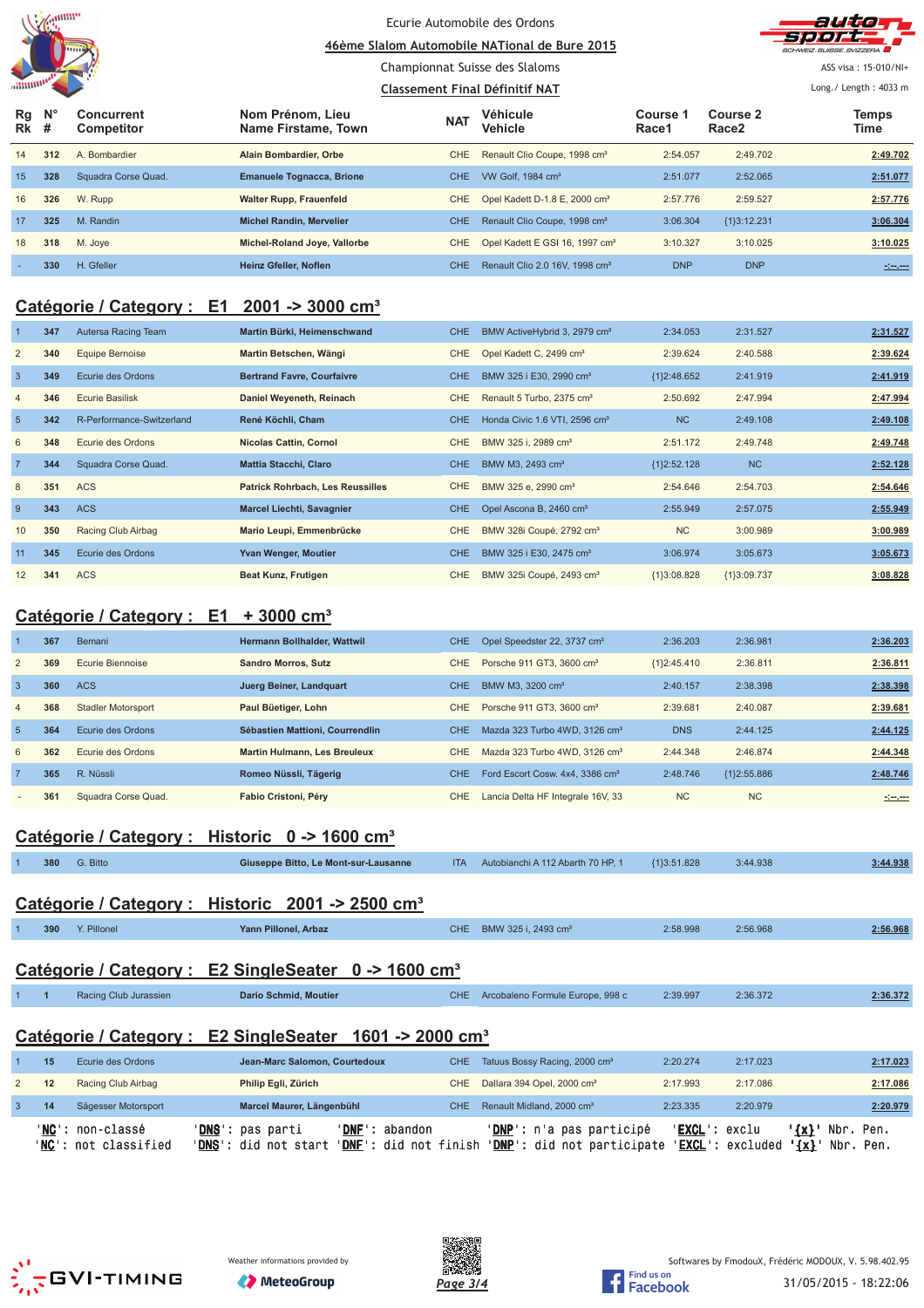| <b>CONSUMP</b>  |                  |                                          | Ecurie Automobile des Ordons<br>46ème Slalom Automobile NATional de Bure 2015<br>Championnat Suisse des Slaloms<br><b>Classement Final Définitif NAT</b> |                         |            |                                                                                               |                   | 72 O L<br>SCHWEIZ SUISSE SVIZZERA<br>ASS visa: 15-010/NI+<br>Long. / Length: $4033$ m |                                                |  |
|-----------------|------------------|------------------------------------------|----------------------------------------------------------------------------------------------------------------------------------------------------------|-------------------------|------------|-----------------------------------------------------------------------------------------------|-------------------|---------------------------------------------------------------------------------------|------------------------------------------------|--|
| Rg<br><b>Rk</b> | $N^{\circ}$<br># | <b>Concurrent</b><br><b>Competitor</b>   | Nom Prénom, Lieu<br>Name Firstame, Town                                                                                                                  |                         | <b>NAT</b> | <b>Véhicule</b><br>Vehicle                                                                    | Course 1<br>Race1 | Course 2<br>Race <sub>2</sub>                                                         | <b>Temps</b><br>Time                           |  |
|                 | 11               | Ecurie des Ordons                        | Jean-François Chariatte, Porrentruy                                                                                                                      |                         | CHE        | Tatuus Renault, 2000 cm <sup>3</sup>                                                          | <b>NC</b>         | 2:28.358                                                                              | 2:28.358                                       |  |
| 5               | 10               | Racing Club Airbag                       | Stefan Boehler, Schleinikon                                                                                                                              |                         | CHE.       | Tatuus Renault, 2000 cm <sup>3</sup>                                                          | ${1}2:41.670$     | 2:34.299                                                                              | 2:34.299                                       |  |
| 6               | 13               | Ecurie des Ordons                        | Joel Lachat, Bure                                                                                                                                        |                         | CHE        | Martini MK 45, 2000 cm <sup>3</sup>                                                           | ${1}2:50.762$     | <b>DNS</b>                                                                            | 2:50.762                                       |  |
|                 |                  | 'NC': non-classé<br>'NC': not classified | ' <b>DNS':</b> pas parti<br>' <b>DNS</b> ': did not start                                                                                                | ' <b>DNF</b> ': abandon |            | 'DNP': n'a pas participé<br>'DNF': did not finish 'DNP': did not participate 'EXCL': excluded |                   | ' <b>EXCL</b> ': exclu                                                                | $\{x\}$<br>Nbr. Pen.<br>Nbr. Pen.<br>$\{x\}$ ' |  |

 **!" # \$\$\$\$\$\$\$\$\$\$\$\$\$\$\$ %& '"!() \$\$\$\$\$\$\$\$\$\$\$\$\$\$\$ \*** 

 **"+ , \$\$\$\$\$\$\$\$\$\$\$\$\$\$\$**





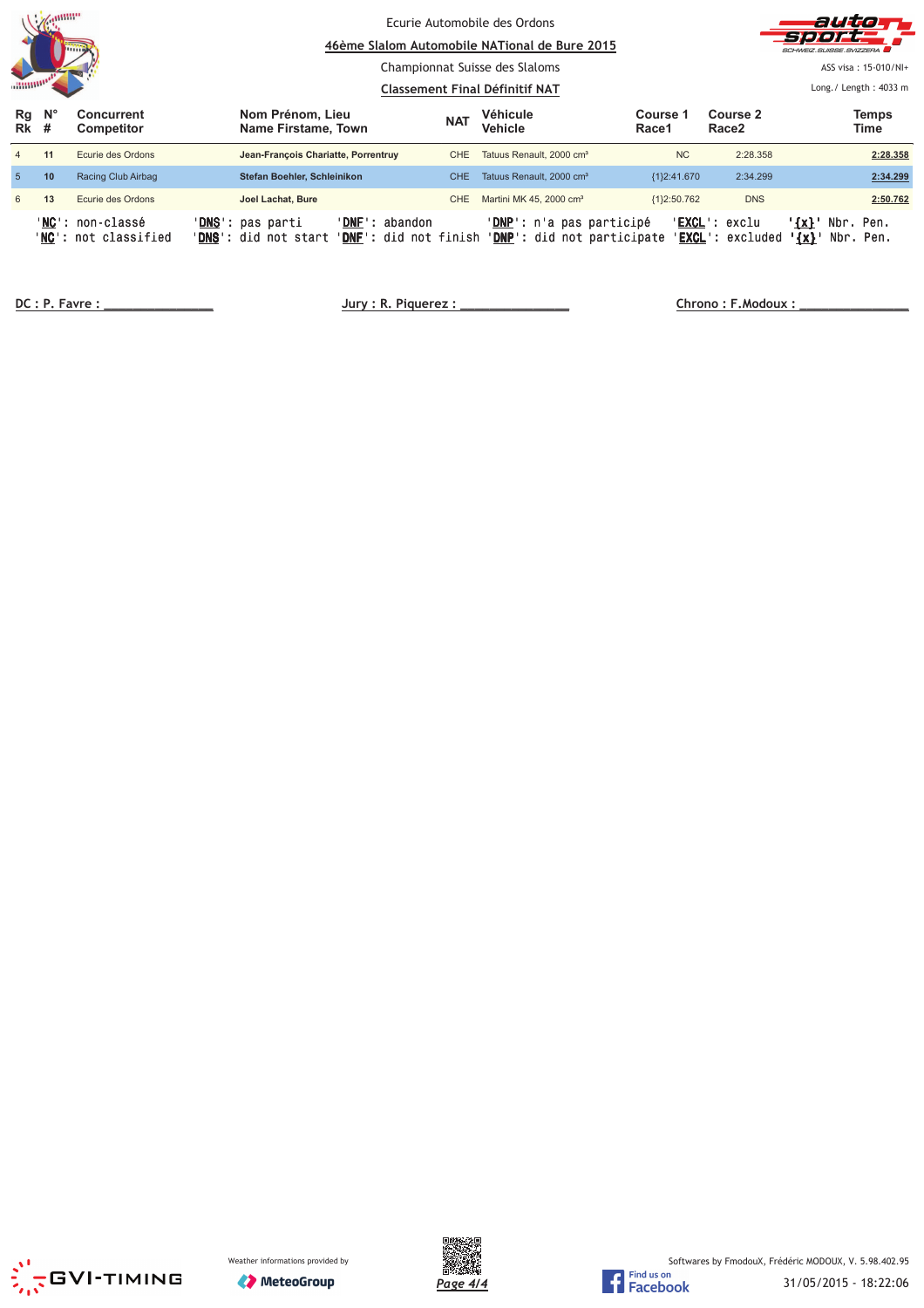| $\mathcal{A}$ . The difference<br><b>Lima</b> |                                        |                                         | Ecurie Automobile des Ordons<br>46ème Slalom Automobile NATional de Bure 2015 |                     |                   |                               | autowy<br><b>Sport,</b><br>SCHWEIZ.SUISSE.SVIZZERA |
|-----------------------------------------------|----------------------------------------|-----------------------------------------|-------------------------------------------------------------------------------|---------------------|-------------------|-------------------------------|----------------------------------------------------|
|                                               |                                        |                                         | Championnat Suisse des Slaloms                                                |                     |                   |                               | ASS visa: 15-010/NI+                               |
|                                               |                                        |                                         | Classement Final Définitif Abarth                                             |                     |                   |                               | Long./ Length: 4033 m                              |
| $\mathsf{N}^\circ$<br>Rg<br><b>Rk</b><br>#    | <b>Concurrent</b><br><b>Competitor</b> | Nom Prénom, Lieu<br>Name Firstame, Town | <b>NAT</b>                                                                    | Véhicule<br>Vehicle | Course '<br>Race1 | Course 2<br>Race <sub>2</sub> | Temps<br>Time                                      |

## **Catégorie / Category : Abarth Trofeo Slalom 2001 -> 2500 cm³**

|                | 414 | Ecurie des Ordons      | David Hulmann, Porrentruy      | <b>CHE</b> | Fiat 500 1.4 Abarth, 2326 cm <sup>3</sup>    | ${13:10.016}$ | 3:02.615  | 3:02.615 |
|----------------|-----|------------------------|--------------------------------|------------|----------------------------------------------|---------------|-----------|----------|
| 2              | 403 | <b>Team Rallye Top</b> | Bruno Riesen, Oberbütschel     | <b>CHE</b> | Fiat 500 1.4 Abarth, 2326 cm <sup>3</sup>    | 3:03.704      | 3:03.708  | 3:03.704 |
| $\overline{3}$ | 402 | <b>ACS</b>             | Martina Garovi, Sachseln       | <b>CHE</b> | Fiat 500 Abarth 695 TF, 2326 cm <sup>3</sup> | 3:05.212      | 3:04.968  | 3:04.968 |
| $\overline{4}$ | 401 | Racing Club Jurassien  | Sébastien Schmid, Perrefitte   | CHE        | Abarth 500 R3T, 2325 cm <sup>3</sup>         | 3:08.002      | 3:05.175  | 3:05.175 |
| 5              | 410 | Ecurie des Ordons      | Johann Gasparoli, Courroux     | <b>CHE</b> | Fiat 500 1.4 Abarth, 2326 cm <sup>3</sup>    | 3:06.699      | 3:08.088  | 3:06.699 |
| 6              | 404 | <b>Team Rallye Top</b> | Janine Wyssen, Spiezwiler      | <b>CHE</b> | Fiat 500 1.4 Abarth SS, 2326 cm <sup>3</sup> | 3:09.137      | 3:08.913  | 3:08.913 |
| $\overline{7}$ | 405 | <b>ACS</b>             | <b>Roland Recher, Pratteln</b> | <b>CHE</b> | Fiat Punto 1.4 Abarth, 2325 cm <sup>3</sup>  | {1}3:21.549   | 3:09.603  | 3:09.603 |
| 8              | 400 | P. Kasper              | Paul Kasper, Hergiswil         | <b>CHE</b> | Fiat 500 Abarth 695 TF, 2326 cm <sup>3</sup> | ${1}NC$       | 3:11.681  | 3:11.681 |
| 9              | 411 | <b>B.</b> Klossner     | Beat Klossner, Gümligen        | CHE.       | Abarth 500 R3T, 2326 cm <sup>3</sup>         | 3:12.167      | <b>NC</b> | 3:12.167 |
| 10             | 406 | W. Reho                | <b>Walter Reho, Hergiswil</b>  | CHE        | Fiat 500 1.4 Abarth, 2326 cm <sup>3</sup>    | ${13:19.429}$ | <b>NC</b> | 3:19.429 |

## **Catégorie / Category : Abarth Trofeo Corsa 2001 -> 2500 cm³**

| 420 | Team Rallve Top | Beat Wyssen, Spiezwiler | CHE <sup>1</sup> | Abarth 500 R3T, 2326 cm <sup>3</sup> | <b>DNF</b> | <b>DNS</b> |  |
|-----|-----------------|-------------------------|------------------|--------------------------------------|------------|------------|--|
|     |                 |                         |                  |                                      |            |            |  |

## **Catégorie / Category : Abarth Trofeo SuperSport 2001 -> 2500 cm³**

| 413 | ACS                                                       | Sylvain Burkhalter, Tramelan                                            |                | CHE Fiat 500 1.4 Abarth, 2326 cm <sup>3</sup>                                                          | 2:54.940               | 2:54.557 | 2:54.557          |
|-----|-----------------------------------------------------------|-------------------------------------------------------------------------|----------------|--------------------------------------------------------------------------------------------------------|------------------------|----------|-------------------|
| 412 | <b>RCU Rennclub</b>                                       | Renato Brunner, Rossrüti                                                |                | CHE Fiat 500 1.4 Abarth, 2326 cm <sup>3</sup>                                                          | 2:55.750               | 3:06.690 | 2:55.750          |
|     | ' <b>NC</b> ': non-classé<br>' <b>NC':</b> not classified | ' <b>DNS</b> ': pas parti<br>'DNS': did not start 'DNF': did not finish | 'DNF': abandon | ' <b>DNP</b> ': n'a pas participé<br>'DNP': did not participate 'EXCL': excluded ' $\{x\}$ ' Nbr. Pen. | ' <b>EXCL</b> ': exclu |          | $\{x\}$ Nbr. Pen. |

**!"# \$!%%%%%%%%%%%%%%% &'!(#")\*!%%%%%%%%%%%%%%%** 

 **!#+ ,!%%%%%%%%%%%%%%%**





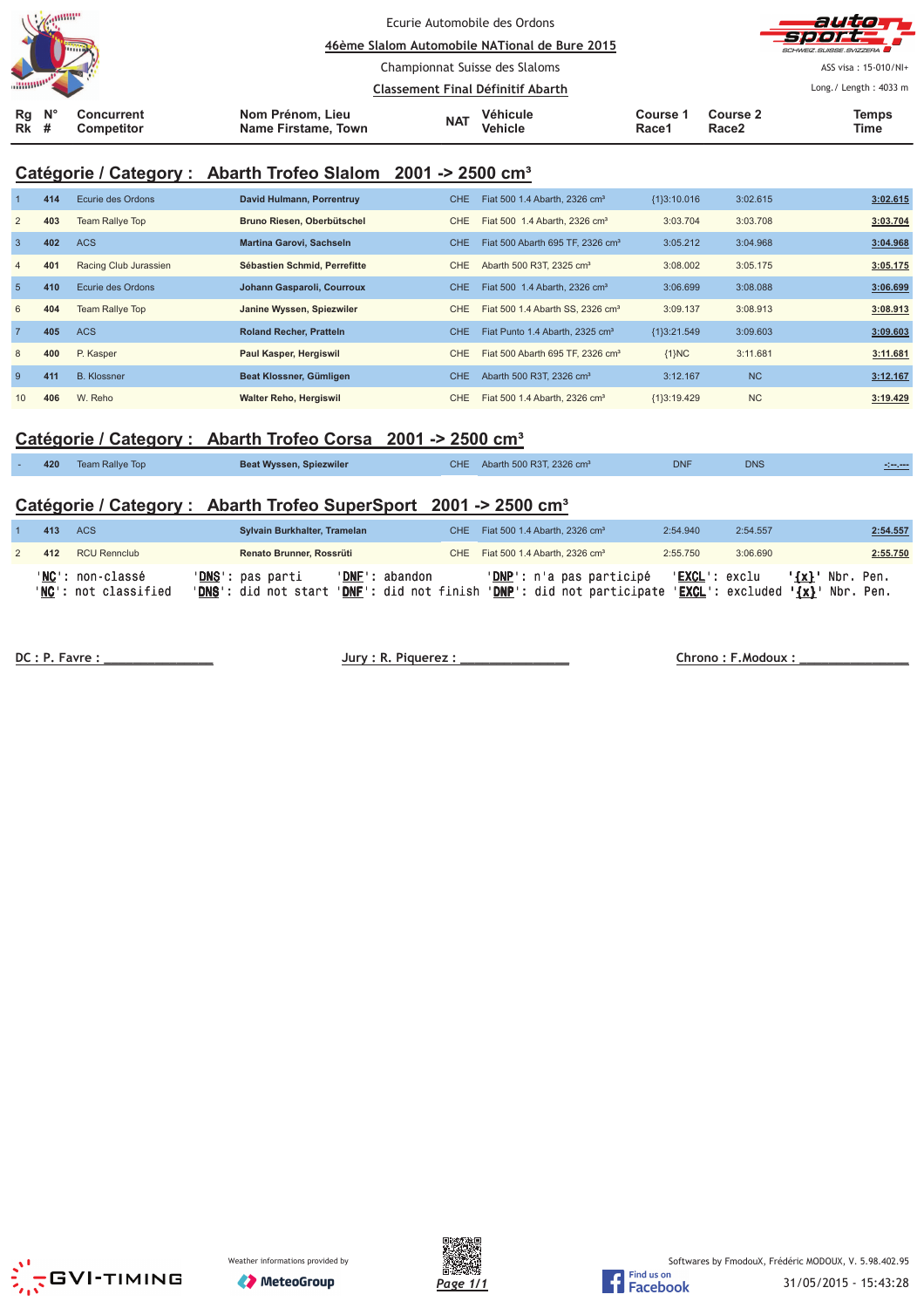

### Ecurie Automobile des Ordons

#### **<u>A6ème Slalom Automobile NATional de Bure 2015</u>**



ASS visa: 15-010/NI+

#### Championnat Suisse des Slaloms **Scratch NAT**

|                         |                           |                  |                                       |                                          | <b>Scratch NAT</b> |                                              |                   |                          | Long./ Length: 4033 m    |
|-------------------------|---------------------------|------------------|---------------------------------------|------------------------------------------|--------------------|----------------------------------------------|-------------------|--------------------------|--------------------------|
| Rg<br><b>Rk</b>         | Grp                       | $N^{\circ}$<br># | <b>Concurrent</b><br>Competitor       | Nom Prénom, Lieu<br>Name Firstname, Town | <b>NAT</b>         | <b>Véhicule</b><br>Vehicle                   | Course 1<br>Race1 | <b>Course 2</b><br>Race2 | Temps<br>Time            |
| $\mathbf{1}$            | E <sub>2</sub> -SS        | 15               | Ecurie des Ordons                     | Salomon Jean-Marc, Courtedoux            | <b>CHE</b>         | Tatuus Bossy Racing, 2000 cm <sup>3</sup>    | 2:20.274          | 2:17.023                 | 2:17.023                 |
| $\overline{\mathbf{c}}$ | E <sub>2</sub> -SS        | 12               | Racing Club Airbag                    | Egli Philip, Zürich                      | <b>CHE</b>         | Dallara 394 Opel, 2000 cm <sup>3</sup>       | 2:17.993          | 2:17.086                 | 2:17.086                 |
| $\mathbf{3}$            | E <sub>2</sub> -SS        | 14               | Sägesser Motorsport                   | Maurer Marcel, Längenbühl                | <b>CHE</b>         | Renault Midland, 2000 cm <sup>3</sup>        | 2:23.335          | 2:20.979                 | 2:20.979                 |
| 4                       | E <sub>2</sub> -SS        | 11               | Ecurie des Ordons                     | Chariatte Jean-François, Porrentruy      | CHE                | Tatuus Renault, 2000 cm <sup>3</sup>         | NC                | 2:28.358                 | 2:28.358                 |
| $\overline{5}$          | E <sub>1</sub>            | 302              | <b>MB Motorsport Team</b>             | Bürki Martin, Uetendorf                  | <b>CHE</b>         | VW Polo Classic, 1595 cm <sup>3</sup>        | 2:33.251          | 2:29.669                 | 2:29.669                 |
| 6                       | E1                        | 347              | Autersa Racing Team                   | Bürki Martin, Heimenschwand              | CHE                | BMW ActiveHybrid 3, 2979 cm <sup>3</sup>     | 2:34.053          | 2:31.527                 | 2:31.527                 |
| $\overline{7}$          | E <sub>1</sub>            | 320              | <b>Equipe Bernoise</b>                | <b>Krieg Danny, Altendorf</b>            | <b>CHE</b>         | Audi A4, 1984 cm <sup>3</sup>                | 2:32.415          | 2:31.973                 | 2:31.973                 |
| 8                       | E1                        | 321              | <b>RCU Rennclub</b>                   | Niederer Peter, Güttingen                | <b>CHE</b>         | Opel Kadett C, 1998 cm <sup>3</sup>          | 2:32.678          | 2:33.089                 | 2:32.678                 |
| $9\,$                   | E <sub>1</sub>            | 319              | Rickli Motorsport                     | Kammer Daniel, Latterbach                | <b>CHE</b>         | Honda Civic Type R 2.0, 1998 cm <sup>3</sup> | 2:33.679          | 2:32.905                 | 2:32.905                 |
| 10                      | IS                        | 224              | <b>RCU Rennclub</b>                   | Ochsner Jürg, Oberhallau                 | CHE                | Opel Kadett C, 1998 cm <sup>3</sup>          | 2:34.804          | 2:33.545                 | 2:33.545                 |
| 11                      | E <sub>2</sub> -SS        | 10               | Racing Club Airbag                    | Boehler Stefan, Schleinikon              | <b>CHE</b>         | Tatuus Renault, 2000 cm <sup>3</sup>         | ${1}2:41.670$     | 2:34.299                 | 2:34.299                 |
| 12                      | E1                        | 327              | <b>RCU Rennclub</b>                   | Santonastaso Manuel, Müllheim            | <b>CHE</b>         | BMW 320i, 1998 cm <sup>3</sup>               | 2:36.164          | 2:34.774                 | 2:34.774                 |
| 13                      | E <sub>1</sub>            | 315              | <b>ACS</b>                            | <b>Flammer Patrick, Glarus</b>           | <b>CHE</b>         | Suzuki Swift Sport 1.6, 1998 cm <sup>3</sup> | 2:38.531          | 2:36.043                 | 2:36.043                 |
| 14                      | <b>SSC</b>                | 70               | P. Golay                              | <b>Golay Philippe, Montricher</b>        | <b>CHE</b>         | Caterham Seven CSR 200, 2300                 | 2:39.023          | 2:36.091                 | 2:36.091                 |
| 15                      | E <sub>1</sub>            | 367              | Bemani                                | <b>Bollhalder Hermann, Wattwil</b>       | <b>CHE</b>         | Opel Speedster 22, 3737 cm <sup>3</sup>      | 2:36.203          | 2:36.981                 | 2:36.203                 |
| 16                      | E <sub>2</sub> -SS        | $\overline{1}$   | Racing Club Jurassien                 | <b>Schmid Dario, Moutier</b>             | <b>CHE</b>         | Arcobaleno Formule Europe, 998               | 2:39.997          | 2:36.372                 | 2:36.372                 |
| 17                      | IS                        | 204              | <b>Equipe Bernoise</b>                | <b>Lanz Andreas, Maur</b>                | <b>CHE</b>         | Toyota Corolla 1600 GT, 1600 cm <sup>3</sup> | 2:36.447          | 2:36.596                 | 2:36.447                 |
| 18                      | E1                        | 322              | Ecurie des Ordons                     | Noirat Jeremy, Fontenais                 | CHE                | VW Golf GTI 16V, 1995 cm <sup>3</sup>        | 2:36.489          | ${1}2:46.604$            | 2:36.489                 |
|                         | <b>SSC</b>                |                  |                                       |                                          |                    |                                              |                   |                          |                          |
| 19                      | E1                        | 80               | <b>ACS</b><br><b>Ecurie Biennoise</b> | Mächler Albin, Wangen                    | <b>CHE</b>         | BMW M4 Coupé, 5064 cm <sup>3</sup>           | ${1}2:46.167$     | 2:36.715                 | 2:36.715                 |
| 20                      |                           | 369              |                                       | <b>Morros Sandro, Sutz</b>               | <b>CHE</b>         | Porsche 911 GT3, 3600 cm <sup>3</sup>        | ${1}2:45.410$     | 2:36.811                 | 2:36.811                 |
| 21                      | IS                        | 243              | ACFL Sport Team Li.                   | Sawatzki Bruno, Frümsen                  | <b>CHE</b>         | Opel Ascona B, 2020 cm <sup>3</sup>          | 2:38.516          | 2:36.823                 | 2:36.823                 |
| 22                      | <b>IS</b>                 | 207              | Equipe Bernoise                       | Rohr Werner, Teufenthal                  | <b>CHE</b>         | Toyota Corolla 1600 GT, 1587 cm <sup>3</sup> | ${3}3:07.723$     | 2:37.613                 | 2:37.613                 |
| 23                      | E <sub>1</sub>            | 313              | Squadra Corse Quad.                   | Darani Christian, Lavorgo                | <b>CHE</b>         | Fiat X 1/9, 2000 cm <sup>3</sup>             | 2:37.909          | ${1}2:48.821$            | 2:37.909                 |
| 24                      | E1                        | 301              | MST - Zentralschweiz                  | Burri Stephan, Koppigen                  | CHE                | VW Polo, 1600 cm <sup>3</sup>                | 2:38.003          | 2:38.687                 | 2:38.003                 |
| 25                      | IS                        | 240              | Autersa Racing Team                   | Aeschlimann Daniel, Seftigen             | <b>CHE</b>         | Opel Kadett C, 2486 cm <sup>3</sup>          | 2:39.826          | 2:38.171                 | 2:38.171                 |
| 26                      | E1                        | 360              | <b>ACS</b>                            | Beiner Juerg, Landquart                  | <b>CHE</b>         | BMW M3, 3200 cm <sup>3</sup>                 | 2:40.157          | 2:38.398                 | 2:38.398                 |
| 27                      | IS                        | 241              | ACFL Sport Team Li.                   | <b>Eberle Harry, Buchs</b>               | <b>CHE</b>         | Opel Kadett - C, 2486 cm <sup>3</sup>        | 2:38.638          | 2:38.773                 | 2:38.638                 |
| 28                      | GT                        | 130              | <b>Swiss Historic RT</b>              | <b>Buehrer Nicolas, Bienne</b>           | <b>CHE</b>         | Porsche 911 GT3 RS, 3600 cm <sup>3</sup>     | ${2}2:59.922$     | 2:38.937                 | 2:38.937                 |
| 29                      | E1                        | 310              | <b>ACS</b>                            | <b>Barraud Thierry, Rochefort</b>        | <b>CHE</b>         | Renault Clio 2.0 16V, 1998 cm <sup>3</sup>   | 2:41.011          | 2:39.279                 | 2:39.279                 |
| 30                      | E1                        | 340              | <b>Equipe Bernoise</b>                | Betschen Martin, Wängi                   | <b>CHE</b>         | Opel Kadett C, 2499 cm <sup>3</sup>          | 2:39.624          | 2:40.588                 | 2:39.624                 |
| 31                      | E1                        | 368              | <b>Stadler Motorsport</b>             | Büetiger Paul, Lohn                      | <b>CHE</b>         | Porsche 911 GT3, 3600 cm <sup>3</sup>        | 2:39.681          | 2:40.087                 | 2:39.681                 |
| 32                      | N/ISN                     | 112              | Bemani                                | Widmer Michael, Mühlrüti                 | CHE                | Mitsubishi Lancer Evo RSC, 3397              | 2:39.961          | ${1}2:48.292$            | 2:39.961                 |
| 33                      | IS                        | 205              | <b>RCU Rennclub</b>                   | <b>Oberhofer Rudi, Staad</b>             | <b>AUT</b>         | VW Golf, 1598 cm <sup>3</sup>                | 2:40.297          | ${1}2:49.612$            | 2:40.297                 |
| 34                      | IS.                       | 203              | Equipe Bernoise                       | Jungi Rolf, Alchenstorf                  | <b>DEU</b>         | Citroen Saxo 1.6 VTS, 1600 cm <sup>3</sup>   | 2:42.793          | 2:41.651                 | 2:41.651                 |
| 35                      | IS                        | 220              | Sägesser Motorsport                   | <b>Burri Rolf, Ruswil</b>                | <b>CHE</b>         | Opel Kadett C, 1998 cm <sup>3</sup>          | 2:43.281          | 2:41.884                 | 2:41.884                 |
| 36                      | E1                        | 349              | Ecurie des Ordons                     | <b>Favre Bertrand, Courfaivre</b>        | <b>CHE</b>         | BMW 325 i E30, 2990 cm <sup>3</sup>          | ${1}2:48.652$     | 2:41.919                 | 2:41.919                 |
| 37                      | E1                        | 305              | <b>MB Motorsport Team</b>             | Rohr Beat, Oberhofen                     | <b>CHE</b>         | AUDI 50, 1398 cm <sup>3</sup>                | 2:42.958          | 2:42.040                 | 2:42.040                 |
| 38                      | A/ISA                     | 120              | Ecurie des Ordons                     | <b>Babic Marijan, Develier</b>           | <b>CHE</b>         | Citroen Saxo 1.6 VTS, 1587 cm <sup>3</sup>   | 2:46.493          | 2:43.107                 | 2:43.107                 |
| 39                      | E1                        | 364              | Ecurie des Ordons                     | Mattioni Sébastien, Courrendlin          | <b>CHE</b>         | Mazda 323 Turbo 4WD, 3126 cm <sup>3</sup>    | <b>DNS</b>        | 2:44.125                 | 2:44.125                 |
| 40                      | E1                        | 314              | Ecurie des Ordons                     | Farine Benoit, Boécourt                  | CHE                | Renault Clio RS EVO, 1998 cm <sup>3</sup>    | 2:44.176          | 2:44.997                 | 2:44.176                 |
| 41                      | IS                        | 223              | Sägesser Motorsport                   | Meier Marco, Arni                        | <b>CHE</b>         | Honda Civic Type R 2.0, 1998 cm <sup>3</sup> | 2:44.257          | 2:44.647                 | 2:44.257                 |
| 42                      | E1                        | 362              | Ecurie des Ordons                     | Hulmann Martin, Les Breuleux             | <b>CHE</b>         | Mazda 323 Turbo 4WD, 3126 cm <sup>3</sup>    | 2:44.348          | 2:46.874                 | 2:44.348                 |
| 43                      | E1                        | 329              | Autersa Racing Team                   | <b>Wittwer Daniel, Forst</b>             | <b>CHE</b>         | VW Golf 16v, 1986 cm <sup>3</sup>            | ${1}2:44.463$     | <b>DNF</b>               | 2:44.463                 |
| 44                      | IS.                       | 225              | <b>MB Motorsport Team</b>             | Ruesch Thomas, Kölliken                  | <b>CHE</b>         | Renault Clio Coupe, 2000 cm <sup>3</sup>     | 2:46.322          | 2:44.550                 | 2:44.550                 |
| 45                      | E1                        | 316              | Racing Club Airbag                    | Günthart Mike, Dielsdorf                 | <b>CHE</b>         | Renault 5, 1998 cm <sup>3</sup>              | 2:45.122          | <b>DNF</b>               | 2:45.122                 |
| 46                      | A/ISA                     | 121              | Ecurie des Ordons                     | <b>Thievent Denis, Montfaucon</b>        | CHE                | Citroën Saxo 1.6 VTS, 1587 cm <sup>3</sup>   | 2:45.262          | 2:45.505                 | 2:45.262                 |
| 47                      | E1                        | 317              | S. Jaquemet                           | Jaquemet Stéphane, St-Cierges            | <b>CHE</b>         | Renault Clio RS Cup, 1998 cm <sup>3</sup>    | 2:46.325          | 2:46.642                 | 2:46.325                 |
|                         | ' <b>NC</b> ': non-classé |                  | ' <mark>DNS</mark> ': pas parti       | ' <u>DNF</u> ': abandon                  |                    | ' <u>DNP</u> ': n'a pas participé            |                   | 'EXCL': exclu            | ' <u>{x}</u> ' Nbr. Pen. |

'<u>NC</u>': not classified '<u>DNS</u>': did not start '<u>DNF</u>': did not finish '<u>DNP</u>': did not participate '<u>EXCL</u>': excluded '<u>{x}</u>' Nbr. Pen.







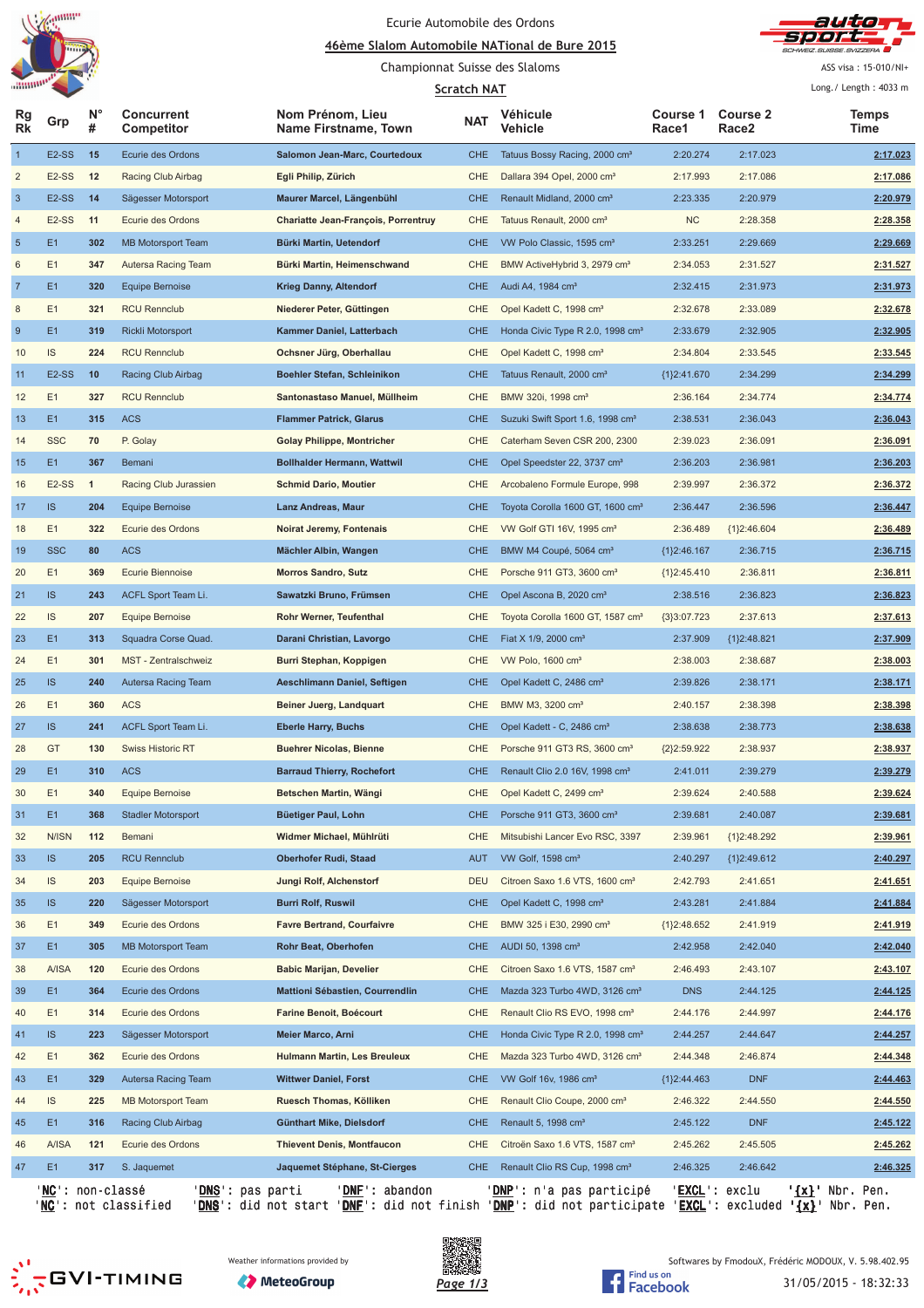

### Ecurie Automobile des Ordons

#### **<u>A6ème Slalom Automobile NATional de Bure 2015</u>**



ASS visa: 15-010/NI+

### Championnat Suisse des Slaloms

| """"""""""      |               |                  |                                 | Scratch NAT                              | Long./ Length: 4033 m |                                              |                          |                          |               |
|-----------------|---------------|------------------|---------------------------------|------------------------------------------|-----------------------|----------------------------------------------|--------------------------|--------------------------|---------------|
| Rg<br><b>Rk</b> | Grp           | $N^{\circ}$<br># | <b>Concurrent</b><br>Competitor | Nom Prénom, Lieu<br>Name Firstname, Town | <b>NAT</b>            | Véhicule<br>Vehicle                          | <b>Course 1</b><br>Race1 | <b>Course 2</b><br>Race2 | Temps<br>Time |
| 48              | <b>IS</b>     | 242              | Racing Team Zäziwil             | Knaus Christian, Fahrni                  | <b>CHE</b>            | Opel Kadett C, 2400 cm <sup>3</sup>          | 2:47.399                 | 2:46.983                 | 2:46.983      |
| 49              | E1            | 311              | Ecurie des Ordons               | <b>Biaggi Gaetan, Coeuve</b>             | <b>CHE</b>            | VW Golf, 1984 cm <sup>3</sup>                | ${2}3:09.096$            | 2:47.550                 | 2:47.550      |
| 50              | E1            | 346              | <b>Ecurie Basilisk</b>          | <b>Weyeneth Daniel, Reinach</b>          | <b>CHE</b>            | Renault 5 Turbo, 2375 cm <sup>3</sup>        | 2:50.692                 | 2:47.994                 | 2:47.994      |
| 51              | IS            | 250              | Porsche Sports Cup Suisse       | Comby Alexandre, La Chaux-de-Fonds       | CHE                   | Porsche 930 Turbo, 4774 cm <sup>3</sup>      | 2:48.285                 | 2:52.568                 | 2:48.285      |
| 52              | E1            | 365              | R. Nüssli                       | Nüssli Romeo, Tägerig                    | <b>CHE</b>            | Ford Escort Cosw. 4x4, 3386 cm <sup>3</sup>  | 2:48.746                 | ${1}2:55.886$            | 2:48.746      |
| 53              | IS            | 227              | Ecurie des Ordons               | <b>Vallat Patrick, Bure</b>              | CHE                   | VW Golf 16 S, 1998 cm <sup>3</sup>           | {1}2:48.897              | ${1}2:49.562$            | 2:48.897      |
| 54              | E1            | 342              | R-Performance-Switzerland       | Köchli René, Cham                        | <b>CHE</b>            | Honda Civic 1.6 VTI, 2596 cm <sup>3</sup>    | NC                       | 2:49.108                 | 2:49.108      |
| 55              | SuperS 51     |                  | <b>RCU Rennclub</b>             | Morgenegg Jakob, Bargen                  | CHE                   | Subaru BRZ 2.0R, 1998 cm <sup>3</sup>        | 2:49.194                 | 2:49.431                 | 2:49.194      |
| 56              | E1            | 312              | A. Bombardier                   | <b>Bombardier Alain, Orbe</b>            | <b>CHE</b>            | Renault Clio Coupe, 1998 cm <sup>3</sup>     | 2:54.057                 | 2:49.702                 | 2:49.702      |
| 57              | E1            | 348              | Ecurie des Ordons               | <b>Cattin Nicolas, Cornol</b>            | CHE                   | BMW 325 i, 2989 cm <sup>3</sup>              | 2:51.172                 | 2:49.748                 | 2:49.748      |
| 58              | N/ISN         | 102              | Ecurie des Ordons               | <b>Oanes Jonathan, Cornol</b>            | <b>ESP</b>            | Peugeot 106 1.6 16V, 1587 cm <sup>3</sup>    | 2:53.227                 | 2:50.343                 | 2:50.343      |
| 59              | E2-SS         | 13               | Ecurie des Ordons               | <b>Lachat Joel, Bure</b>                 | CHE                   | Martini MK 45, 2000 cm <sup>3</sup>          | ${1}2:50.762$            | <b>DNS</b>               | 2:50.762      |
| 60              | E1            | 328              | Squadra Corse Quad.             | Tognacca Emanuele, Brione                | <b>CHE</b>            | VW Golf, 1984 cm <sup>3</sup>                | 2:51.077                 | 2:52.065                 | 2:51.077      |
| 61              | IS            | 221              | Y. Clénin                       | Clénin Yannick, Inkwil                   | CHE                   | Renault Clio 2.0 16V, 1998 cm <sup>3</sup>   | 2:54.052                 | 2:51.386                 | 2:51.386      |
| 62              | E1            | 344              | Squadra Corse Quad.             | <b>Stacchi Mattia, Claro</b>             | <b>CHE</b>            | BMW M3, 2493 cm <sup>3</sup>                 | ${1}2:52.128$            | <b>NC</b>                | 2:52.128      |
| 63              | IS            | 202              | <b>RCU Rennclub</b>             | Halbheer Beat, Oberhallau                | <b>CHE</b>            | Citroen Saxo VTS 16V, 1587 cm <sup>3</sup>   | 2:53.870                 | 2:53.815                 | 2:53.815      |
| 64              | <b>ATSS</b>   | 413              | <b>ACS</b>                      | <b>Burkhalter Sylvain, Tramelan</b>      | <b>CHE</b>            | Fiat 500 1.4 Abarth, 2326 cm <sup>3</sup>    | 2:54.940                 | 2:54.557                 | 2:54.557      |
| 65              | E1            | 351              | <b>ACS</b>                      | <b>Rohrbach Patrick, Les Reussilles</b>  | <b>CHE</b>            | BMW 325 e, 2990 cm <sup>3</sup>              | 2:54.646                 | 2:54.703                 | 2:54.646      |
| 66              | <b>ATSS</b>   | 412              | <b>RCU Rennclub</b>             | <b>Brunner Renato, Rossrüti</b>          | <b>CHE</b>            | Fiat 500 1.4 Abarth, 2326 cm <sup>3</sup>    | 2:55.750                 | 3:06.690                 | 2:55.750      |
| 67              | E1            | 343              | <b>ACS</b>                      | Liechti Marcel, Savagnier                | CHE                   | Opel Ascona B, 2460 cm <sup>3</sup>          | 2:55.949                 | 2:57.075                 | 2:55.949      |
| 68              | <b>HIST</b>   | 390              | Y. Pillonel                     | Pillonel Yann, Arbaz                     | <b>CHE</b>            | BMW 325 i, 2493 cm <sup>3</sup>              | 2:58.998                 | 2:56.968                 | 2:56.968      |
| 69              | A/ISA         | 122              | Racing Club Jurassien           | Viesti Francesco, Moutier                | <b>ITA</b>            | Citroen Saxo VTS 16V, 1587 cm <sup>3</sup>   | ${1}3:12.082$            | 2:57.108                 | 2:57.108      |
| 70              | E1            | 326              | W. Rupp                         | <b>Rupp Walter, Frauenfeld</b>           | <b>CHE</b>            | Opel Kadett D-1.8 E, 2000 cm <sup>3</sup>    | 2:57.776                 | 2:59.527                 | 2:57.776      |
| 71              | N/ISN         | 104              | <b>Team Trajectoire</b>         | Rohrbach Yann, Bienne                    | <b>CHE</b>            | Peugeot 106 1.6 16V, 1587 cm <sup>3</sup>    | 3:01.690                 | 2:58.944                 | 2:58.944      |
| 72              | <b>SuperS</b> | 61               | <b>ACS</b>                      | <b>Maillard Marcel, Epauvillers</b>      | <b>CHE</b>            | BMW 330i, 2979 cm <sup>3</sup>               | 3:00.460                 | 3:00.062                 | 3:00.062      |
| 73              | E1            | 350              | Racing Club Airbag              | Leupi Mario, Emmenbrücke                 | CHE                   | BMW 328i Coupé, 2792 cm <sup>3</sup>         | NC                       | 3:00.989                 | 3:00.989      |
| 74              | <b>ATS</b>    | 414              | Ecurie des Ordons               | <b>Hulmann David, Porrentruy</b>         | <b>CHE</b>            | Fiat 500 1.4 Abarth, 2326 cm <sup>3</sup>    | ${1}3:10.016$            | 3:02.615                 | 3:02.615      |
| 75              | <b>ATS</b>    | 403              | <b>Team Rallye Top</b>          | Riesen Bruno, Oberbütschel               | CHE                   | Fiat 500 1.4 Abarth, 2326 $cm3$              | 3:03.704                 | 3:03.708                 | 3:03.704      |
| 76              | <b>IS</b>     | 200              | Racing Club Jurassien           | <b>Brahier Rémy, Fahy</b>                | CHE                   | Opel Corsa A, 1388 cm <sup>3</sup>           | 3:05.380                 | 3:03.961                 | 3:03.961      |
| 77              | <b>ATS</b>    | 402              | <b>ACS</b>                      | Garovi Martina, Sachseln                 | CHE                   | Fiat 500 Abarth 695 TF, 2326 cm <sup>3</sup> | 3:05.212                 | 3:04.968                 | 3:04.968      |
| 78              | <b>ATS</b>    | 401              | Racing Club Jurassien           | Schmid Sébastien, Perrefitte             | <b>CHE</b>            | Abarth 500 R3T, 2325 cm <sup>3</sup>         | 3:08.002                 | 3:05.175                 | 3:05.175      |
| 79              | E1            | 345              | Ecurie des Ordons               | <b>Wenger Yvan, Moutier</b>              | <b>CHE</b>            | BMW 325 i E30, 2475 cm <sup>3</sup>          | 3:06.974                 | 3:05.673                 | 3:05.673      |
| 80              | SuperS        | 60               | <b>RCU Rennclub</b>             | Hungerbühler Thomas, Winterthur          | <b>CHE</b>            | Opel Astra G20 Coup, 3397 cm <sup>3</sup>    | 3:05.684                 | <b>NC</b>                | 3:05.684      |
| 81              | E1            | 325              | M. Randin                       | Randin Michel, Mervelier                 | CHE                   | Renault Clio Coupe, 1998 cm <sup>3</sup>     | 3:06.304                 | ${1}3:12.231$            | 3:06.304      |
| 82              | <b>ATS</b>    | 410              | Ecurie des Ordons               | Gasparoli Johann, Courroux               | <b>CHE</b>            | Fiat 500 1.4 Abarth, 2326 cm <sup>3</sup>    | 3:06.699                 | 3:08.088                 | 3:06.699      |
| 83              | <b>A/ISA</b>  | 123              | <b>MB Motorsport Team</b>       | <b>Spring Andreas, Mamishaus</b>         | CHE                   | BMW 318is, 1795 cm <sup>3</sup>              | 3:08.719                 | 3:06.745                 | 3:06.745      |
| 84              | <b>IS</b>     | 222              | <b>RCU Rennclub</b>             | Holenstein Daniel, Pfäffikon             | <b>CHE</b>            | Opel Kadett E GSI 16, 1997 cm <sup>3</sup>   | 3:13.573                 | 3:07.653                 | 3:07.653      |
| 85              | E1            | 341              | ACS                             | Kunz Beat, Frutigen                      | <b>CHE</b>            | BMW 325i Coupé, 2493 cm <sup>3</sup>         | ${1}3:08.828$            | ${1}3:09.737$            | 3:08.828      |
| 86              | <b>ATS</b>    | 404              | Team Rallye Top                 | Wyssen Janine, Spiezwiler                | <b>CHE</b>            | Fiat 500 1.4 Abarth SS, 2326 cm <sup>3</sup> | 3:09.137                 | 3:08.913                 | 3:08.913      |
| 87              | <b>ATS</b>    | 405              | <b>ACS</b>                      | <b>Recher Roland, Pratteln</b>           | CHE                   | Fiat Punto 1.4 Abarth, 2325 cm <sup>3</sup>  | ${1}3:21.549$            | 3:09.603                 | 3:09.603      |
| 88              | E1            | 318              | M. Joye                         | Joye Michel-Roland, Vallorbe             | <b>CHE</b>            | Opel Kadett E GSI 16, 1997 cm <sup>3</sup>   | 3:10.327                 | 3:10.025                 | 3:10.025      |
| 89              | E1            | 303              | Sägesser Motorsport             | <b>Eberhart Marcel, Uetendorf</b>        | CHE                   | Opel Corsa B 16 GSi, 1597 cm <sup>3</sup>    | 3:11.365                 | 3:10.490                 | 3:10.490      |
| 90              | <b>IS</b>     | 206              | <b>Equipe Bernoise</b>          | Pflug Corinne, Hefenhofen                | <b>CHE</b>            | Toyota Corolla 1.6, 1586 cm <sup>3</sup>     | 3:12.062                 | 3:10.708                 | 3:10.708      |
| 91              | N/ISN         | 103              | Ecurie des Ordons               | Piquerez Romain, St-Ursanne              | CHE                   | Citroen Saxo 1.6 VTS, 1587 cm <sup>3</sup>   | 3:16.468                 | 3:11.261                 | 3:11.261      |
| 92              | <b>ATS</b>    | 400              | P. Kasper                       | Kasper Paul, Hergiswil                   | <b>CHE</b>            | Fiat 500 Abarth 695 TF, 2326 cm <sup>3</sup> | ${1}NC$                  | 3:11.681                 | 3:11.681      |
| 93              | <b>ATS</b>    | 411              | <b>B.</b> Klossner              | Klossner Beat, Gümligen                  | CHE                   | Abarth 500 R3T, 2326 cm <sup>3</sup>         | 3:12.167                 | <b>NC</b>                | 3:12.167      |
| 94              | SuperS 50     |                  | <b>RCU Rennclub</b>             | Kuhn Oski, Zürich                        | <b>CHE</b>            | Honda Integra Type-R, 1797 cm <sup>3</sup>   | <b>NC</b>                | ${1}3:13.038$            | 3:13.038      |
|                 |               |                  |                                 |                                          |                       |                                              |                          |                          |               |

'<u>NC</u>': non-classé '<u>DNS</u>': pas parti '<u>DNF</u>': abandon '<u>DNP</u>': n'a pas participé '<u>EXCL</u>': exclu '<u>{x}</u>' Nbr. Pen. '<u>NC</u>': not classified '<u>DNS</u>': did not start '<u>DNF</u>': did not finish '<u>DNP</u>': did not participate '<u>EXCL</u>': excluded '<u>{x}</u>' Nbr. Pen.





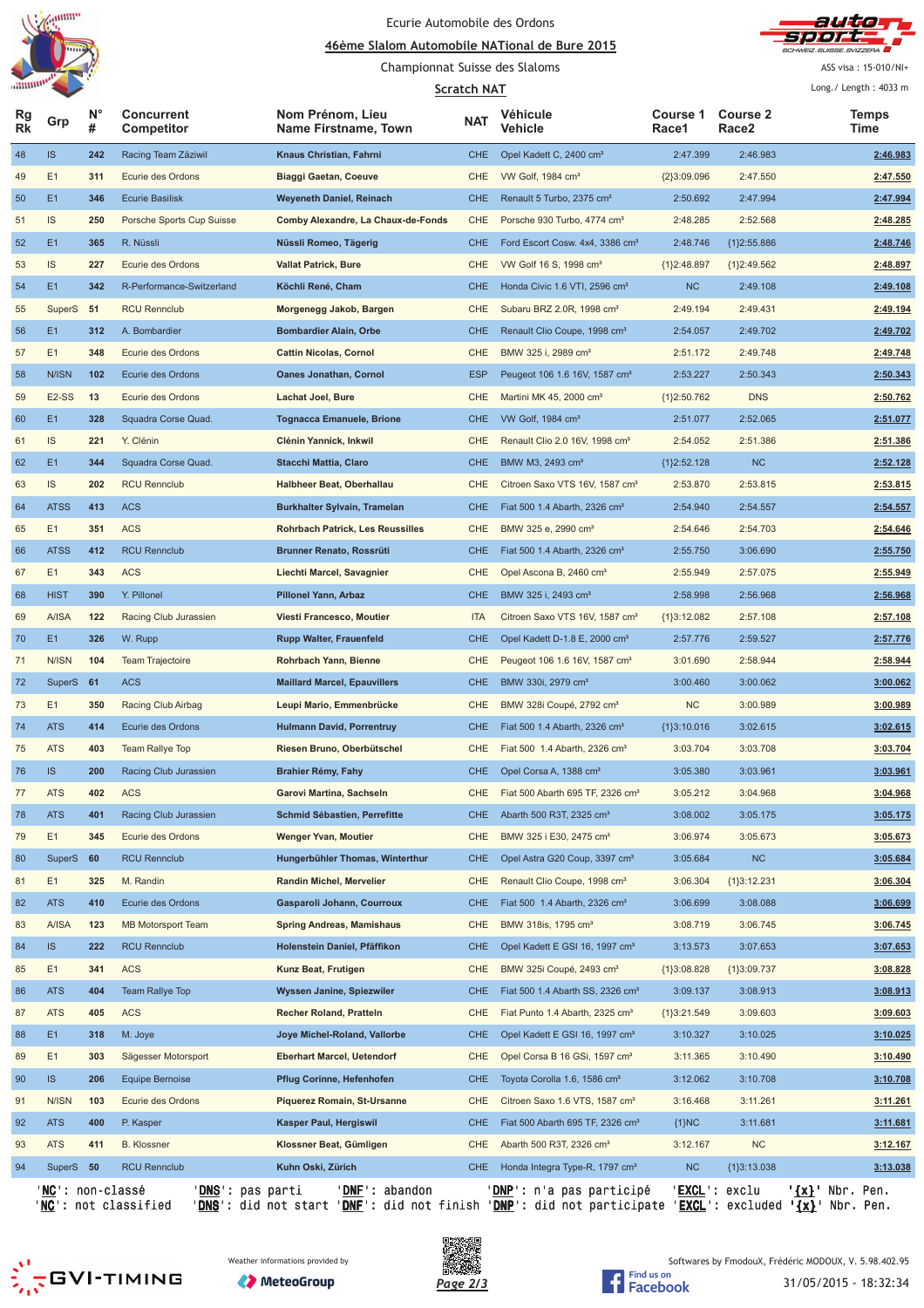|                 |                  |                  |                                    | Ecurie Automobile des Ordons<br>46ème Slalom Automobile NATional de Bure 2015<br>Championnat Suisse des Slaloms<br>Scratch NAT |            |                                                                |                               |                               | auta<br>CHWEIZ SLIISSE SVIZZERA<br>ASS visa: 15-010/NI+<br>Long./ Length: 4033 m |
|-----------------|------------------|------------------|------------------------------------|--------------------------------------------------------------------------------------------------------------------------------|------------|----------------------------------------------------------------|-------------------------------|-------------------------------|----------------------------------------------------------------------------------|
| Rg<br><b>Rk</b> | Grp              | $N^{\circ}$<br># | Concurrent<br><b>Competitor</b>    | Nom Prénom. Lieu<br>Name Firstname, Town                                                                                       | <b>NAT</b> | <b>Véhicule</b><br>Vehicle                                     | Course 1<br>Race1             | Course 2<br>Race <sub>2</sub> | <b>Temps</b><br>Time                                                             |
| 95              | N/ISN            | 100              | C. Joye                            | Joye Christian, Vallorbe                                                                                                       | CHE.       | Citroen Saxo 1.6 VTS, 1587 cm <sup>3</sup>                     | 3:17.011                      | ${1}3:24.346$                 | 3:17.011                                                                         |
| 96              | <b>ATS</b>       | 406              | W. Reho                            | Reho Walter, Hergiswil                                                                                                         | <b>CHE</b> | Fiat 500 1.4 Abarth, 2326 cm <sup>3</sup>                      | {1}3:19.429                   | NC                            | 3:19.429                                                                         |
| 97              | N/ISN            | 101              | M. Mingard                         | <b>Mingard Marc Henry, Ballaigues</b>                                                                                          | <b>CHE</b> | Citroen Saxo 1.6 VTS, 1587 cm <sup>3</sup>                     | ${1}3:36.732$                 | <b>DNF</b>                    | 3:36.732                                                                         |
| 98              | <b>HIST</b>      | 380              | G. Bitto                           | Bitto Giuseppe, Le Mont-sur-Lausanne                                                                                           | <b>ITA</b> | Autobianchi A 112 Abarth 70 HP,                                | {1}3:51.828                   | 3:44.938                      | 3:44.938                                                                         |
|                 | <b>IS</b>        | 201              | Ecurie des Ordons                  | <b>Chariatte Sylvain, Mormont</b>                                                                                              | CHE.       | VW Golf, 1598 cm <sup>3</sup>                                  | <b>DNP</b>                    | <b>DNP</b>                    | <u>desem</u>                                                                     |
|                 | <b>IS</b>        | 208              | MST - Zentralschweiz               | Schmid Ruedi, Brittnau                                                                                                         | <b>CHE</b> | VW Golf GTI, 1588 cm <sup>3</sup>                              | <b>DNP</b>                    | <b>DNP</b>                    | $\frac{1}{2}$ and $\frac{1}{2}$                                                  |
|                 | IS.              | 226              | <b>RCU Rennclub</b>                | <b>Sattler Sven, Mettmenstetten</b>                                                                                            | <b>CHE</b> | Renault Clio 2.0 16V, 1998 cm <sup>3</sup>                     | <b>DNP</b>                    | <b>DNP</b>                    | <u> 1999 - 1999</u>                                                              |
|                 | IS               | 228              | <b>RCU Rennclub</b>                | Wachter Markus, St. Margrethen                                                                                                 | <b>AUT</b> | Renault Clio Sport, 1998 cm <sup>3</sup>                       | <b>DNP</b>                    | <b>DNP</b>                    | $-1 - 1 - 1$                                                                     |
|                 | E1               | 300              | <b>Equipe Bernoise</b>             | <b>Buchser Marc, Reitnau</b>                                                                                                   | CHE.       | VW Polo. 1390 cm <sup>3</sup>                                  | <b>DNP</b>                    | <b>DNP</b>                    | <u>desem</u>                                                                     |
|                 | E1               | 330              | H. Gfeller                         | Gfeller Heinz, Noflen                                                                                                          | <b>CHE</b> | Renault Clio 2.0 16V, 1998 cm <sup>3</sup>                     | <b>DNP</b>                    | <b>DNP</b>                    | $\frac{1}{2}$ and $\frac{1}{2}$                                                  |
|                 | E1               | 361              | Squadra Corse Quad.                | Cristoni Fabio, Péry                                                                                                           | <b>CHE</b> | Lancia Delta HF Integrale 16V, 33                              | <b>NC</b>                     | N <sub>C</sub>                | <u>desem</u>                                                                     |
|                 | <b>ATC</b>       | 420              | <b>Team Rallye Top</b>             | <b>Wyssen Beat, Spiezwiler</b>                                                                                                 | <b>CHE</b> | Abarth 500 R3T, 2326 cm <sup>3</sup>                           | <b>DNF</b>                    | <b>DNS</b>                    | <u> 1999 - 199</u>                                                               |
|                 | 'NC' :<br>'NC' : | non-classé       | 'DNS' :<br>not classified<br>DNS': | <b>DNF</b> : abandon<br>pas parti<br>' <b>DNF</b> ': did not finish<br>did not start                                           |            | <b>'DNP</b> ': n'a pas participé<br>'DNP': did not participate | EXCL ':<br>' <u>excl.</u> ' : | exclu<br>excluded             | $\{x\}$<br>Nbr.<br>Pen.<br>Nbr. Pen.<br>$\{x\}$                                  |

 **! "############### \$%& '(###############** 

 **! ) \*###############**





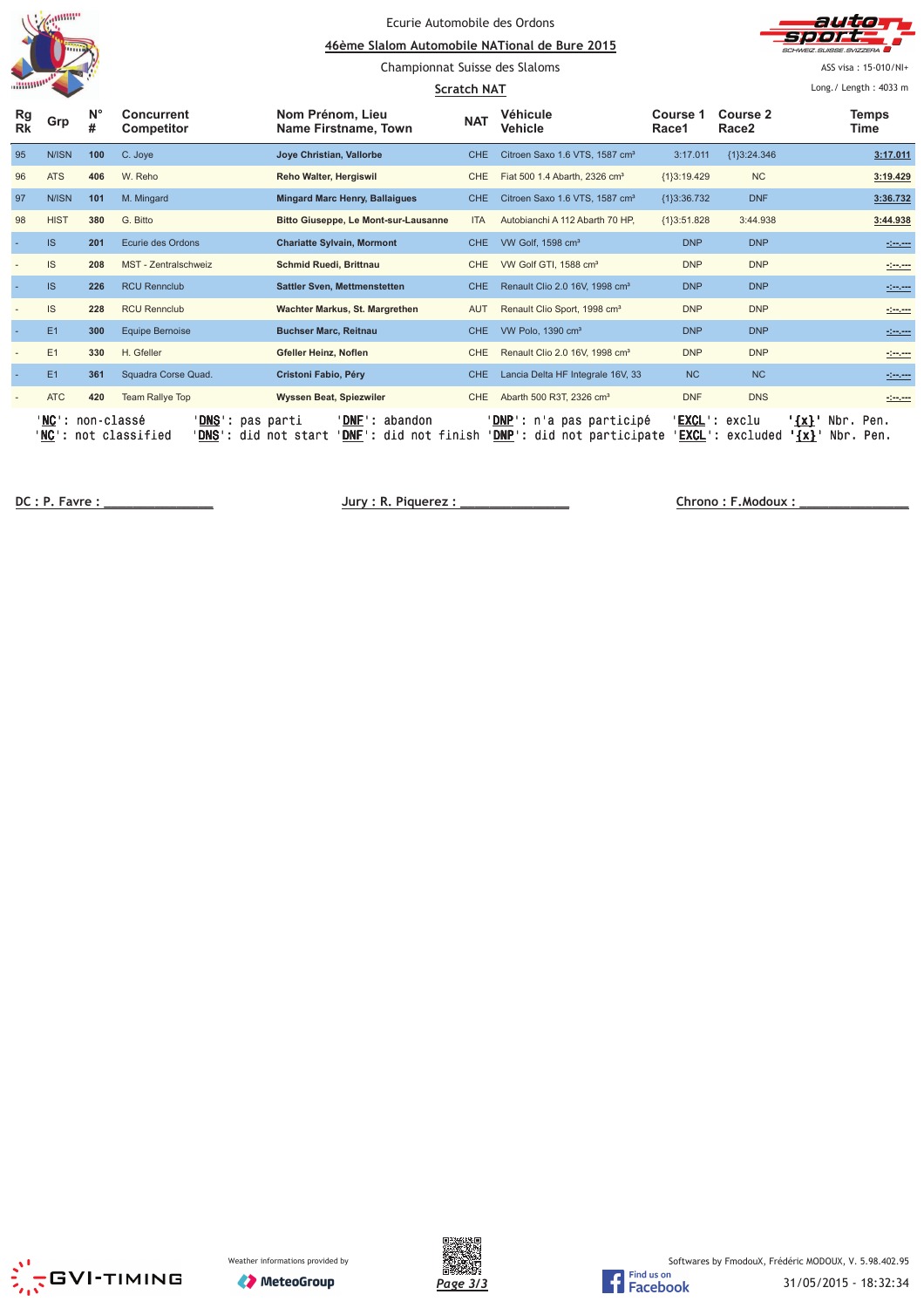|                                  |                            |                                        | Ecurie Automobile des Ordons                                                                                                                                                                       |                     | auto<br>31. J 21. 2                                                                      |                      |                        |                       |
|----------------------------------|----------------------------|----------------------------------------|----------------------------------------------------------------------------------------------------------------------------------------------------------------------------------------------------|---------------------|------------------------------------------------------------------------------------------|----------------------|------------------------|-----------------------|
|                                  |                            |                                        |                                                                                                                                                                                                    |                     | 46ème Slalom Automobile NATional de Bure 2015                                            |                      |                        |                       |
|                                  |                            |                                        |                                                                                                                                                                                                    |                     | Championnat Suisse des Slaloms                                                           |                      |                        | ASS visa: 15-010/NI+  |
|                                  |                            |                                        |                                                                                                                                                                                                    | <b>Essais total</b> |                                                                                          |                      |                        | Long./ Length: 4033 m |
| Rg<br>Rk                         | <b>N</b> <sup>c</sup><br># | <b>Concurrent</b><br><b>Competitor</b> | Nom Prénom, Lieu<br>Name Firstame, Town                                                                                                                                                            | <b>NAT</b>          | <b>Véhicule</b><br>Vehicle                                                               | Essai 1<br>Training1 | Essai 2<br>Training2   | <b>Temps</b><br>Time  |
|                                  |                            |                                        | Catégorie / Category : SuperSérie 1601 -> 2000 cm <sup>3</sup>                                                                                                                                     |                     |                                                                                          |                      |                        |                       |
|                                  | 51                         | <b>RCU Rennclub</b>                    | Jakob Morgenegg, Bargen                                                                                                                                                                            | <b>CHE</b>          | Subaru BRZ 2.0R, 1998 cm <sup>3</sup>                                                    | 2:49.399             | 2:47.934               | 2:47.934              |
| $\overline{2}$                   | 50                         | <b>RCU Rennclub</b>                    | Oski Kuhn, Zürich                                                                                                                                                                                  | <b>CHE</b>          | Honda Integra Type-R, 1797 cm <sup>3</sup>                                               | 3:06.056             | 3:01.740               | 3:01.740              |
|                                  |                            |                                        |                                                                                                                                                                                                    |                     |                                                                                          |                      |                        |                       |
|                                  |                            |                                        | Catégorie / Category : SuperSérie + 2000 cm <sup>3</sup>                                                                                                                                           |                     |                                                                                          |                      |                        |                       |
|                                  | 61                         | <b>ACS</b>                             | <b>Marcel Maillard, Epauvillers</b>                                                                                                                                                                | <b>CHE</b>          | BMW 330i, 2979 cm <sup>3</sup>                                                           | 3:03.900             | 3:00.510               | 3:00.510              |
| $\overline{2}$                   | 60                         | <b>RCU Rennclub</b>                    | Thomas Hungerbühler, Winterthur                                                                                                                                                                    | <b>CHE</b>          | Opel Astra G20 Coup, 3397 cm <sup>3</sup>                                                | 3:08.819             | 3:04.956               | 3:04.956              |
|                                  |                            |                                        |                                                                                                                                                                                                    |                     |                                                                                          |                      |                        |                       |
|                                  |                            |                                        | Catégorie / Category : SuperSérie Compétition 2001 -> 3000 cm <sup>3</sup>                                                                                                                         |                     |                                                                                          |                      |                        |                       |
|                                  | 70                         | P. Golay                               | <b>Philippe Golay, Montricher</b>                                                                                                                                                                  | CHE                 | Caterham Seven CSR 200, 2300 c                                                           | 2:41.823             | 2:39.931               | 2:39.931              |
|                                  |                            |                                        |                                                                                                                                                                                                    |                     |                                                                                          |                      |                        |                       |
|                                  |                            |                                        | Catégorie / Category : SuperSérie Compétition + 3000 cm <sup>3</sup>                                                                                                                               |                     |                                                                                          |                      |                        |                       |
|                                  | 80                         | <b>ACS</b>                             | Albin Mächler, Wangen                                                                                                                                                                              | CHE                 | BMW M4 Coupé, 5064 cm <sup>3</sup>                                                       | 2:22.275             | 2:35.659               | 2:22.275              |
|                                  |                            | Catégorie / Category :                 | N/ISN $0 - > 1600$ cm <sup>3</sup>                                                                                                                                                                 |                     |                                                                                          |                      |                        |                       |
|                                  |                            |                                        |                                                                                                                                                                                                    |                     |                                                                                          |                      |                        |                       |
|                                  | 102                        | Ecurie des Ordons                      | Jonathan Oanes, Cornol                                                                                                                                                                             | <b>ESP</b>          | Peugeot 106 1.6 16V, 1587 cm <sup>3</sup>                                                | 3:18.892             | 2:52.172<br>3:04.162   | 2:52.172              |
| $\overline{2}$                   | 104                        | Team Trajectoire                       | Yann Rohrbach, Bienne                                                                                                                                                                              | CHE                 | Peugeot 106 1.6 16V, 1587 cm <sup>3</sup>                                                | 3:04.617             |                        | 3:04.162              |
| $\overline{3}$<br>$\overline{4}$ | 100<br>103                 | C. Joye<br>Ecurie des Ordons           | Christian Joye, Vallorbe<br>Romain Piquerez, St-Ursanne                                                                                                                                            | <b>CHE</b><br>CHE   | Citroen Saxo 1.6 VTS, 1587 cm <sup>3</sup><br>Citroen Saxo 1.6 VTS, 1587 cm <sup>3</sup> | 3:26.995<br>3:27.916 | 3:15.794<br>3:16.745   | 3:15.794<br>3:16.745  |
| 5                                | 101                        | M. Mingard                             | <b>Marc Henry Mingard, Ballaigues</b>                                                                                                                                                              | <b>CHE</b>          | Citroen Saxo 1.6 VTS, 1587 cm <sup>3</sup>                                               | 3:38.524             | 3:28.034               | 3:28.034              |
|                                  |                            |                                        |                                                                                                                                                                                                    |                     |                                                                                          |                      |                        |                       |
|                                  |                            |                                        | Catégorie / Category : N/ISN + 3000 cm <sup>3</sup>                                                                                                                                                |                     |                                                                                          |                      |                        |                       |
|                                  | 112                        | Bemani                                 | Michael Widmer, Mühlrüti                                                                                                                                                                           | <b>CHE</b>          | Mitsubishi Lancer Evo RSC, 3397                                                          | 2:44.752             | 2:40.697               | 2:40.697              |
|                                  |                            |                                        |                                                                                                                                                                                                    |                     |                                                                                          |                      |                        |                       |
|                                  |                            |                                        | Catégorie / Category : A/ISA 0 -> 1600 cm <sup>3</sup>                                                                                                                                             |                     |                                                                                          |                      |                        |                       |
| -1                               | 120                        | Ecurie des Ordons                      | Marijan Babic, Develier                                                                                                                                                                            | <b>CHE</b>          | Citroen Saxo 1.6 VTS, 1587 cm <sup>3</sup>                                               | 2:47.612             | 2:45.273               | 2:45.273              |
| $\overline{\mathbf{c}}$          | 121                        | Ecurie des Ordons                      | Denis Thievent, Montfaucon                                                                                                                                                                         | <b>CHE</b>          | Citroën Saxo 1.6 VTS, 1587 cm <sup>3</sup>                                               | 2:52.129             | 2:47.415               | 2:47.415              |
| $\mathbf{3}$                     | 122                        | Racing Club Jurassien                  | Francesco Viesti, Moutier                                                                                                                                                                          | <b>ITA</b>          | Citroen Saxo VTS 16V, 1587 cm <sup>3</sup>                                               | 3:04.533             | 3:00.272               | 3:00.272              |
|                                  |                            |                                        |                                                                                                                                                                                                    |                     |                                                                                          |                      |                        |                       |
|                                  |                            |                                        | Catégorie / Category : A/ISA 1601 -> 2000 cm <sup>3</sup>                                                                                                                                          |                     |                                                                                          |                      |                        |                       |
|                                  | 123                        | <b>MB Motorsport Team</b>              | <b>Andreas Spring, Mamishaus</b>                                                                                                                                                                   | <b>CHE</b>          | BMW 318is, 1795 cm <sup>3</sup>                                                          | 3:14.840             | 3:11.642               | 3:11.642              |
|                                  |                            |                                        |                                                                                                                                                                                                    |                     |                                                                                          |                      |                        |                       |
|                                  |                            |                                        | Catégorie / Category : Grand Tourisme + 3500 cm <sup>3</sup>                                                                                                                                       |                     |                                                                                          |                      |                        |                       |
|                                  | 130                        | <b>Swiss Historic RT</b>               | <b>Nicolas Buehrer, Bienne</b>                                                                                                                                                                     | <b>CHE</b>          | Porsche 911 GT3 RS, 3600 cm <sup>3</sup>                                                 | 2:41.617             | 2:41.041               | 2:41.041              |
|                                  |                            |                                        |                                                                                                                                                                                                    |                     |                                                                                          |                      |                        |                       |
|                                  |                            |                                        | Catégorie / Category : InterSwiss 0 -> 1600 cm <sup>3</sup>                                                                                                                                        |                     |                                                                                          |                      |                        |                       |
| -1                               | 207                        | <b>Equipe Bernoise</b>                 | Werner Rohr, Teufenthal                                                                                                                                                                            | <b>CHE</b>          | Toyota Corolla 1600 GT, 1587 cm <sup>3</sup>                                             | 2:40.162             | 2:37.412               | 2:37.412              |
| $\overline{\mathbf{c}}$          | 204                        | Equipe Bernoise                        | Andreas Lanz, Maur                                                                                                                                                                                 | CHE                 | Toyota Corolla 1600 GT, 1600 cm <sup>3</sup>                                             | 2:37.787             | 2:38.081               | 2:37.787              |
| $\mathbf{3}$                     | 205                        | <b>RCU Rennclub</b>                    | Rudi Oberhofer, Staad                                                                                                                                                                              | <b>AUT</b>          | VW Golf, 1598 cm <sup>3</sup>                                                            | 2:42.189             | 2:41.276               | 2:41.276              |
| $\overline{4}$                   | 203                        | <b>Equipe Bernoise</b>                 | Rolf Jungi, Alchenstorf                                                                                                                                                                            | <b>DEU</b>          | Citroen Saxo 1.6 VTS, 1600 cm <sup>3</sup>                                               | 2:51.468             | 2:44.688               | 2:44.688              |
| $\sqrt{5}$                       | 202                        | <b>RCU Rennclub</b>                    | Beat Halbheer, Oberhallau                                                                                                                                                                          | <b>CHE</b>          | Citroen Saxo VTS 16V, 1587 cm <sup>3</sup>                                               | 2:56.838             | 2:56.153               | 2:56.153              |
| 6                                | 208                        | MST - Zentralschweiz                   | Ruedi Schmid, Brittnau                                                                                                                                                                             | <b>CHE</b>          | VW Golf GTI, 1588 cm <sup>3</sup>                                                        | 2:59.602             | <b>DNS</b>             | 2:59.602              |
| $\overline{7}$                   | 200                        | Racing Club Jurassien                  | Rémy Brahier, Fahy                                                                                                                                                                                 | CHE                 | Opel Corsa A, 1388 cm <sup>3</sup>                                                       | 3:12.709             | 3:05.550               | 3:05.550              |
|                                  | ' <u>NC</u> ' :            | non-classé<br>NC': not classified      | 'DNE': abandon<br>' <u>DNS</u> ': pas parti<br>' <u>DNS</u> ': did not start ' <u>DNF</u> ': did not finish ' <u>DNP</u> ': did not participate ' <u>EXCL</u> ': excluded ' <u>{x}</u> ' Nbr. Pen. |                     | ' <u>DNP</u> ': n'a pas participé                                                        |                      | ' <u>EXCL</u> ': exclu | '{x}' Nbr. Pen.       |
|                                  |                            |                                        |                                                                                                                                                                                                    |                     |                                                                                          |                      |                        |                       |





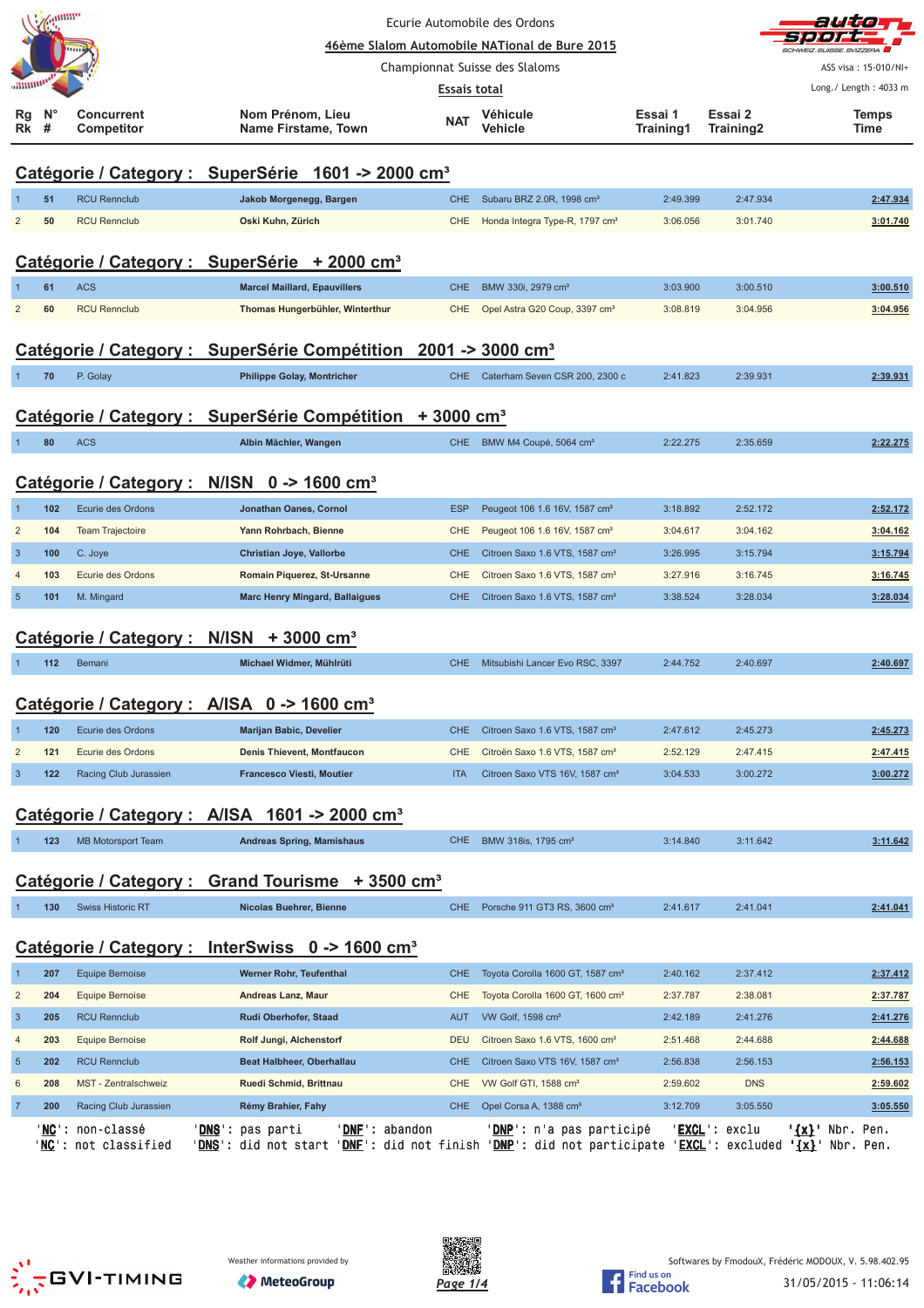|                   | $\mathcal{N}$ / $\mathcal{N}$ and $\mathcal{N}$ |                                 | Ecurie Automobile des Ordons<br>46ème Slalom Automobile NATional de Bure 2015 |            |                                          |                          |                      | autor<br><b>SOOF</b><br>SCHWEIZ.SUISSE.SVIZZERA |
|-------------------|-------------------------------------------------|---------------------------------|-------------------------------------------------------------------------------|------------|------------------------------------------|--------------------------|----------------------|-------------------------------------------------|
|                   |                                                 |                                 | Championnat Suisse des Slaloms                                                |            |                                          |                          |                      | ASS visa: 15-010/NI+                            |
| <b>ANNIVERS</b>   |                                                 |                                 |                                                                               |            |                                          | Long. / Length: $4033$ m |                      |                                                 |
| Rg<br><b>Rk</b> # | $N^{\circ}$                                     | <b>Concurrent</b><br>Competitor | Nom Prénom, Lieu<br>Name Firstame, Town                                       | <b>NAT</b> | Véhicule<br><b>Vehicle</b>               | Essai 1<br>Training1     | Essai 2<br>Training2 | <b>Temps</b><br>Time                            |
| 8                 | 206                                             | <b>Equipe Bernoise</b>          | Corinne Pflug, Hefenhofen                                                     | <b>CHE</b> | Toyota Corolla 1.6, 1586 cm <sup>3</sup> | 3:20.077                 | 3:14.364             | 3:14.364                                        |
|                   | 201                                             | Ecurie des Ordons               | <b>Sylvain Chariatte, Mormont</b>                                             | CHE.       | VW Golf, 1598 cm <sup>3</sup>            | <b>DNF</b>               | <b>DNS</b>           | <u>simon</u>                                    |

# **Catégorie / Category : InterSwiss 1601 -> 2000 cm³**

|                | 224 | <b>RCU Rennclub</b>       | Jürg Ochsner, Oberhallau       | <b>CHE</b> | Opel Kadett C, 1998 cm <sup>3</sup>          | 2:38.149   | 2:34.277   | 2:34.277         |
|----------------|-----|---------------------------|--------------------------------|------------|----------------------------------------------|------------|------------|------------------|
| $\overline{2}$ | 227 | Ecurie des Ordons         | <b>Patrick Vallat, Bure</b>    | CHE.       | VW Golf 16 S, 1998 cm <sup>3</sup>           | 2:44.169   | 2:39.155   | 2:39.155         |
| $\overline{3}$ | 220 | Sägesser Motorsport       | <b>Rolf Burri, Ruswil</b>      | CHE.       | Opel Kadett C, 1998 cm <sup>3</sup>          | 2:43.748   | 2:41.291   | 2:41.291         |
| $\overline{4}$ | 225 | <b>MB Motorsport Team</b> | Thomas Ruesch, Kölliken        | CHE        | Renault Clio Coupe, 2000 cm <sup>3</sup>     | 2:46.322   | 2:47.537   | 2:46.322         |
| 5              | 223 | Sägesser Motorsport       | <b>Marco Meier, Arni</b>       | <b>CHE</b> | Honda Civic Type R 2.0, 1998 cm <sup>3</sup> | 2:53.513   | 2:47.354   | 2:47.354         |
| 6              | 221 | Y. Clénin                 | Yannick Clénin, Inkwil         | <b>CHE</b> | Renault Clio 2.0 16V, 1998 cm <sup>3</sup>   | 3:02.017   | 2:55.901   | 2:55.901         |
| $\overline{7}$ | 222 | <b>RCU Rennclub</b>       | Daniel Holenstein, Pfäffikon   | <b>CHE</b> | Opel Kadett E GSI 16, 1997 cm <sup>3</sup>   | 3:18.738   | 3:15.275   | 3:15.275         |
|                | 226 | <b>RCU Rennclub</b>       | Sven Sattler, Mettmenstetten   | CHE.       | Renault Clio 2.0 16V, 1998 cm <sup>3</sup>   | <b>DNP</b> | <b>DNP</b> | <u>simens</u>    |
|                | 228 | <b>RCU Rennclub</b>       | Markus Wachter, St. Margrethen | <b>AUT</b> | Renault Clio Sport, 1998 cm <sup>3</sup>     | <b>DNF</b> | <b>DNS</b> | $-1 - 1 - 1 - 1$ |

### **Catégorie / Category : InterSwiss 2001 -> 3000 cm³**

|   | 241 | ACFL Sport Team Li. | Harry Eberle, Buchs          | CHE Opel Kadett - C, 2486 cm <sup>3</sup> | 2:42.489 | 2:37.603 | 2:37.603 |
|---|-----|---------------------|------------------------------|-------------------------------------------|----------|----------|----------|
|   | 240 | Autersa Racing Team | Daniel Aeschlimann, Seftigen | CHE Opel Kadett C, 2486 cm <sup>3</sup>   | 4:22.950 | 2:41.748 | 2:41.748 |
|   | 243 | ACFL Sport Team Li. | Bruno Sawatzki, Frümsen      | CHE Opel Ascona B, 2020 cm <sup>3</sup>   | 2:43.186 | 2:42.551 | 2:42.551 |
| 4 | 242 | Racing Team Zäziwil | Christian Knaus, Fahrni      | CHE Opel Kadett C, 2400 cm <sup>3</sup>   | 2:51.878 | 2:47.484 | 2:47.484 |

### **Catégorie / Category : InterSwiss + 3000 cm³**

|  | 250 Porsche Sports Cup Suisse | Alexandre Comby, La Chaux-de-Fonds |  | CHE Porsche 930 Turbo, 4774 cm <sup>3</sup> | 3:02.773 | 2:50.351 | 2:50.351 |
|--|-------------------------------|------------------------------------|--|---------------------------------------------|----------|----------|----------|
|--|-------------------------------|------------------------------------|--|---------------------------------------------|----------|----------|----------|

### **Catégorie / Category : E1 0 -> 1600 cm³**

|                | 302 | MB Motorsport Team   | Martin Bürki, Uetendorf           | CHE.  | VW Polo Classic, 1595 cm <sup>3</sup>         | 2:40.505   | <b>DNS</b> | 2:40.505          |
|----------------|-----|----------------------|-----------------------------------|-------|-----------------------------------------------|------------|------------|-------------------|
| 2              | 301 | MST - Zentralschweiz | Stephan Burri, Koppigen           | CHE.  | VW Polo, 1600 cm <sup>3</sup>                 | 2:46.297   | 2:41.718   | 2:41.718          |
| 3              | 305 | MB Motorsport Team   | <b>Beat Rohr, Oberhofen</b>       | CHE.  | AUDI 50, 1398 cm <sup>3</sup>                 | 2:55.889   | 2:54.746   | 2:54.746          |
| $\overline{4}$ | 303 | Sägesser Motorsport  | <b>Marcel Eberhart, Uetendorf</b> |       | CHE Opel Corsa B 16 GSi, 1597 cm <sup>3</sup> | 3:14.977   | <b>DNS</b> | 3:14.977          |
|                | 300 | Equipe Bernoise      | <b>Marc Buchser, Reitnau</b>      | CHE I | VW Polo, $1390 \text{ cm}^3$                  | <b>DNF</b> | <b>DNS</b> | <u> 1919-1911</u> |
|                |     |                      |                                   |       |                                               |            |            |                   |

### **Catégorie / Category : E1 1601 -> 2000 cm³**

|                | 320    | Equipe Bernoise                             | Danny Krieg, Altendorf                                                                        | CHE.       | Audi A4, 1984 cm <sup>3</sup>                                       | 2:34.084                         | 2:31.686                                      | 2:31.686          |
|----------------|--------|---------------------------------------------|-----------------------------------------------------------------------------------------------|------------|---------------------------------------------------------------------|----------------------------------|-----------------------------------------------|-------------------|
| 2              | 319    | <b>Rickli Motorsport</b>                    | Daniel Kammer, Latterbach                                                                     | <b>CHE</b> | Honda Civic Type R 2.0, 1998 cm <sup>3</sup>                        | 2:35.067                         | 2:32.527                                      | 2:32.527          |
| $\overline{3}$ | 329    | Autersa Racing Team                         | <b>Daniel Wittwer, Forst</b>                                                                  | <b>CHE</b> | VW Golf 16v, 1986 cm <sup>3</sup>                                   | 2:38.288                         | 2:35.172                                      | 2:35.172          |
| $\overline{4}$ | 315    | ACS                                         | <b>Patrick Flammer, Glarus</b>                                                                | <b>CHE</b> | Suzuki Swift Sport 1.6, 1998 cm <sup>3</sup>                        | 2:37.895                         | 2:35.818                                      | 2:35.818          |
| 5              | 327    | <b>RCU Rennclub</b>                         | Manuel Santonastaso, Müllheim                                                                 | <b>CHE</b> | BMW 320i, 1998 cm <sup>3</sup>                                      | 2:38.706                         | 2:36.413                                      | 2:36.413          |
| 6              | 321    | <b>RCU Rennclub</b>                         | Peter Niederer, Güttingen                                                                     | <b>CHE</b> | Opel Kadett C, 1998 cm <sup>3</sup>                                 | 2:37.473                         | 2:42.256                                      | 2:37.473          |
|                | 322    | Ecurie des Ordons                           | Jeremy Noirat, Fontenais                                                                      | CHE.       | VW Golf GTI 16V, 1995 cm <sup>3</sup>                               | 2:39.426                         | 2:38.704                                      | 2:38.704          |
| 8              | 313    | Squadra Corse Quad.                         | Christian Darani, Lavorgo                                                                     | <b>CHE</b> | Fiat X 1/9, 2000 cm <sup>3</sup>                                    | 2:46.075                         | 2:39.750                                      | 2:39.750          |
| 9              | 310    | <b>ACS</b>                                  | <b>Thierry Barraud, Rochefort</b>                                                             | <b>CHE</b> | Renault Clio 2.0 16V, 1998 cm <sup>3</sup>                          | 2:42.103                         | 2:40.381                                      | 2:40.381          |
| 10             | 314    | Ecurie des Ordons                           | <b>Benoit Farine, Boécourt</b>                                                                | <b>CHE</b> | Renault Clio RS EVO, 1998 cm <sup>3</sup>                           | 2:49.451                         | 2:45.358                                      | 2:45.358          |
| 11             | 317    | S. Jaquemet                                 | Stéphane Jaquemet, St-Cierges                                                                 | <b>CHE</b> | Renault Clio RS Cup, 1998 cm <sup>3</sup>                           | 2:51.286                         | 2:47.911                                      | 2:47.911          |
| 12             | 328    | Squadra Corse Quad.                         | Emanuele Tognacca, Brione                                                                     | <b>CHE</b> | VW Golf, 1984 cm <sup>3</sup>                                       | 2:55.395                         | 2:48.602                                      | 2:48.602          |
| 13             | 316    | Racing Club Airbag                          | Mike Günthart, Dielsdorf                                                                      | CHE.       | Renault 5, 1998 cm <sup>3</sup>                                     | 2:50.137                         | 3:03.911                                      | 2:50.137          |
|                | ' NC ' | ' <b>NC</b> ': non-classé<br>not classified | ' DNF<br>' <b>DNS':</b> pas parti<br>abandon<br>DNF'<br>DNS': did not start<br>did not finish |            | ' <u>DNP</u> ': n'a pas participé<br>'DNP' :<br>did not participate | ' <b>EXCL</b> ': exclu<br>EXCL': | ' <u>{x}</u> '<br>Nbr.<br>$\{x\}$<br>excluded | Pen.<br>Nbr. Pen. |





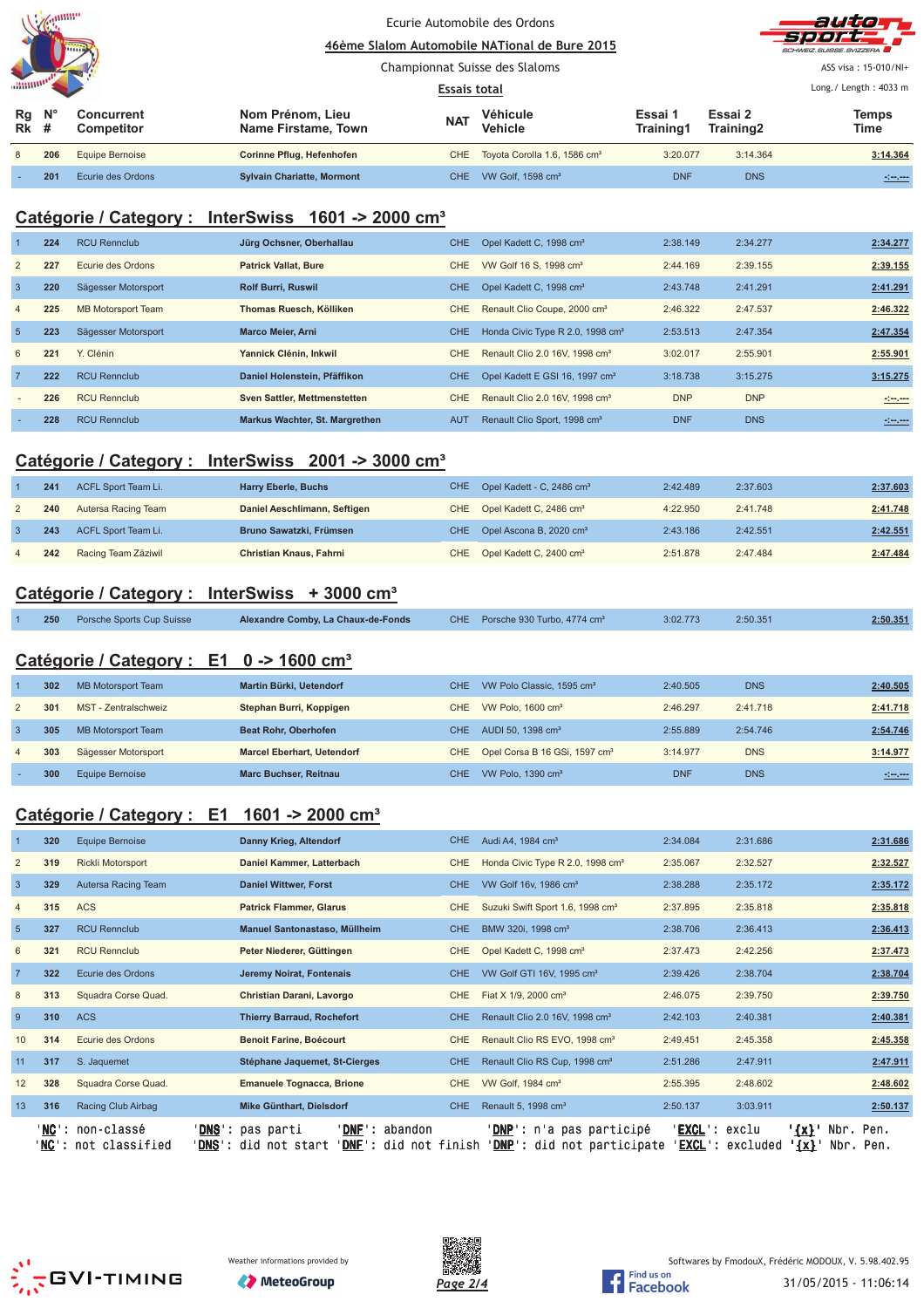

### Ecurie Automobile des Ordons 46ème Slalom Automobile NATional de Bure 2015



Championnat Suisse des Slaloms

**Essais total** 

ASS visa: 15-010/NI+

Long./ Length: 4033 m

| Rg<br>Rk        | $\mathsf{N}^\circ$<br># | <b>Concurrent</b><br>Competitor | Nom Prénom, Lieu<br>Name Firstame, Town | <b>NAT</b> | Véhicule<br>Vehicle                        | Essai 1<br>Training1 | Essai 2<br>Training2 | Temps<br>Time |
|-----------------|-------------------------|---------------------------------|-----------------------------------------|------------|--------------------------------------------|----------------------|----------------------|---------------|
| 14              | 311                     | Ecurie des Ordons               | Gaetan Biaggi, Coeuve                   | CHE.       | VW Golf, 1984 cm <sup>3</sup>              | 2:50.272             | 2:54.342             | 2:50.272      |
| 15 <sup>1</sup> | 312                     | A. Bombardier                   | <b>Alain Bombardier, Orbe</b>           | <b>CHE</b> | Renault Clio Coupe, 1998 cm <sup>3</sup>   | 2:58.149             | 2:52.310             | 2:52.310      |
| 16              | 326                     | W. Rupp                         | <b>Walter Rupp, Frauenfeld</b>          | CHE        | Opel Kadett D-1.8 E. 2000 cm <sup>3</sup>  | 3:01.473             | 3:01.750             | 3:01.473      |
| 17              | 325                     | M. Randin                       | <b>Michel Randin, Mervelier</b>         | <b>CHE</b> | Renault Clio Coupe, 1998 cm <sup>3</sup>   | 3:06.038             | 3:02.654             | 3:02.654      |
| 18              | 318                     | M. Joye                         | Michel-Roland Joye, Vallorbe            | CHE        | Opel Kadett E GSI 16, 1997 cm <sup>3</sup> | 3:16.486             | 3:10.402             | 3:10.402      |
| 19              | 330                     | H. Gfeller                      | <b>Heinz Gfeller, Noflen</b>            | CHE.       | Renault Clio 2.0 16V, 1998 cm <sup>3</sup> | 3:16.794             | <b>DNS</b>           | 3:16.794      |

## **Catégorie / Category : E1 2001 -> 3000 cm³**

|                | 347 | Autersa Racing Team       | Martin Bürki, Heimenschwand             | CHE.       | BMW ActiveHybrid 3, 2979 cm <sup>3</sup>  | 2:37.364 | 2:34.730 | 2:34.730 |
|----------------|-----|---------------------------|-----------------------------------------|------------|-------------------------------------------|----------|----------|----------|
| $\overline{2}$ | 342 | R-Performance-Switzerland | René Köchli, Cham                       | <b>CHE</b> | Honda Civic 1.6 VTI, 2596 cm <sup>3</sup> | 2:40.337 | 2:36.724 | 2:36.724 |
| $\overline{3}$ | 340 | Equipe Bernoise           | Martin Betschen, Wängi                  | CHE.       | Opel Kadett C, 2499 cm <sup>3</sup>       | 2:44.952 | 2:41.205 | 2:41.205 |
| $\overline{4}$ | 344 | Squadra Corse Quad.       | <b>Mattia Stacchi, Claro</b>            | <b>CHE</b> | BMW M3, 2493 cm <sup>3</sup>              | 2:58.995 | 2:42.050 | 2:42.050 |
| 5              | 349 | Ecurie des Ordons         | <b>Bertrand Favre, Courfaivre</b>       | <b>CHE</b> | BMW 325 i E30, 2990 cm <sup>3</sup>       | 2:42.948 | 2:42.815 | 2:42.815 |
| 6              | 346 | Ecurie Basilisk           | Daniel Weyeneth, Reinach                | <b>CHE</b> | Renault 5 Turbo, 2375 cm <sup>3</sup>     | 2:57.868 | 2:50.691 | 2:50.691 |
| $\overline{7}$ | 348 | Ecurie des Ordons         | <b>Nicolas Cattin, Cornol</b>           | CHE.       | BMW 325 i, 2989 cm <sup>3</sup>           | 2:59.660 | 2:52.607 | 2:52.607 |
| 8              | 343 | <b>ACS</b>                | Marcel Liechti, Savagnier               | <b>CHE</b> | Opel Ascona B, 2460 cm <sup>3</sup>       | 3:01.226 | 2:55.862 | 2:55.862 |
| 9              | 351 | <b>ACS</b>                | <b>Patrick Rohrbach, Les Reussilles</b> | <b>CHE</b> | BMW 325 e, 2990 cm <sup>3</sup>           | 2:57.717 | 2:56.912 | 2:56.912 |
| 10             | 341 | <b>ACS</b>                | Beat Kunz, Frutigen                     | CHE        | BMW 325i Coupé, 2493 cm <sup>3</sup>      | 3:03.934 | 2:58.669 | 2:58.669 |
| 11             | 350 | Racing Club Airbag        | Mario Leupi, Emmenbrücke                | CHE.       | BMW 328i Coupé, 2792 cm <sup>3</sup>      | 3:20.666 | 3:02.741 | 3:02.741 |
| 12             | 345 | Ecurie des Ordons         | Yvan Wenger, Moutier                    | CHE        | BMW 325 i E30, 2475 cm <sup>3</sup>       | 3:12.287 | 3:09.594 | 3:09.594 |

## **Catégorie / Category : E1 + 3000 cm³**

|                | 369 | Ecurie Biennoise          | <b>Sandro Morros, Sutz</b>          | <b>CHE</b> | Porsche 911 GT3, 3600 cm <sup>3</sup>       | 2:36.630 | 2:35.158 | 2:35.158 |
|----------------|-----|---------------------------|-------------------------------------|------------|---------------------------------------------|----------|----------|----------|
| 2              | 367 | Bemani                    | Hermann Bollhalder, Wattwil         | CHE.       | Opel Speedster 22, 3737 cm <sup>3</sup>     | 2:38.771 | 2:37.103 | 2:37.103 |
| $\overline{3}$ | 360 | <b>ACS</b>                | Juerg Beiner, Landquart             | <b>CHE</b> | BMW M3, 3200 cm <sup>3</sup>                | 2:44.153 | 2:38.303 | 2:38.303 |
| $\overline{4}$ | 368 | <b>Stadler Motorsport</b> | Paul Büetiger, Lohn                 | CHE.       | Porsche 911 GT3, 3600 cm <sup>3</sup>       | 2:41.131 | 2:40.258 | 2:40.258 |
| $\overline{5}$ | 364 | Ecurie des Ordons         | Sébastien Mattioni, Courrendlin     | <b>CHE</b> | Mazda 323 Turbo 4WD, 3126 cm <sup>3</sup>   | 2:47.203 | 2:43.266 | 2:43.266 |
| 6              | 365 | R. Nüssli                 | Romeo Nüssli, Tägerig               | CHE.       | Ford Escort Cosw. 4x4. 3386 cm <sup>3</sup> | 2:52.941 | 2:47.305 | 2:47.305 |
| $\overline{7}$ | 362 | Ecurie des Ordons         | <b>Martin Hulmann, Les Breuleux</b> | <b>CHE</b> | Mazda 323 Turbo 4WD, 3126 cm <sup>3</sup>   | 2:49.594 | 2:47.647 | 2:47.647 |
| 8              | 361 | Squadra Corse Quad.       | Fabio Cristoni, Péry                | <b>CHE</b> | Lancia Delta HF Integrale 16V, 33           | 2:53.319 | 2:51.903 | 2:51.903 |

## **Catégorie / Category : Historic 0 -> 1600 cm³**

|                                                                     |                                                                     | $ \cdots$ $\cdots$ $\cdots$ $\cdots$ $\cdots$ $\cdots$ |                                      |            |                                           |          |          |          |  |  |
|---------------------------------------------------------------------|---------------------------------------------------------------------|--------------------------------------------------------|--------------------------------------|------------|-------------------------------------------|----------|----------|----------|--|--|
|                                                                     | 380                                                                 | G. Bitto                                               | Giuseppe Bitto, Le Mont-sur-Lausanne | <b>ITA</b> | Autobianchi A 112 Abarth 70 HP, 1         | 3:45.338 | 3:38.799 | 3:38.799 |  |  |
|                                                                     | Catégorie / Category : Historic 2001 -> 2500 cm <sup>3</sup>        |                                                        |                                      |            |                                           |          |          |          |  |  |
|                                                                     | 390                                                                 | Y. Pillonel                                            | Yann Pillonel, Arbaz                 | CHE.       | BMW 325 i, 2493 cm <sup>3</sup>           | 3:01.805 | 2:58.682 | 2:58.682 |  |  |
| Catégorie / Category : E2 SingleSeater<br>0 -> 1600 cm <sup>3</sup> |                                                                     |                                                        |                                      |            |                                           |          |          |          |  |  |
|                                                                     |                                                                     | Racing Club Jurassien                                  | Dario Schmid, Moutier                | CHE.       | Arcobaleno Formule Europe, 998 c          | 2:53.991 | 2:49.498 | 2:49.498 |  |  |
|                                                                     | Catégorie / Category : E2 SingleSeater 1601 -> 2000 cm <sup>3</sup> |                                                        |                                      |            |                                           |          |          |          |  |  |
|                                                                     | 12                                                                  | Racing Club Airbag                                     | Philip Egli, Zürich                  | CHE.       | Dallara 394 Opel, 2000 cm <sup>3</sup>    | 2:21.108 | 2:18.543 | 2:18.543 |  |  |
| $\overline{2}$                                                      | 15                                                                  | Ecurie des Ordons                                      | Jean-Marc Salomon, Courtedoux        | <b>CHE</b> | Tatuus Bossy Racing, 2000 cm <sup>3</sup> | 2:23.556 | 2:19.843 | 2:19.843 |  |  |
| $\mathcal{B}$                                                       | 14                                                                  | Sägesser Motorsport                                    | Marcel Maurer, Längenbühl            | CHE.       | Renault Midland, 2000 cm <sup>3</sup>     | 2.30612  | 2.22718  | 2:22.718 |  |  |